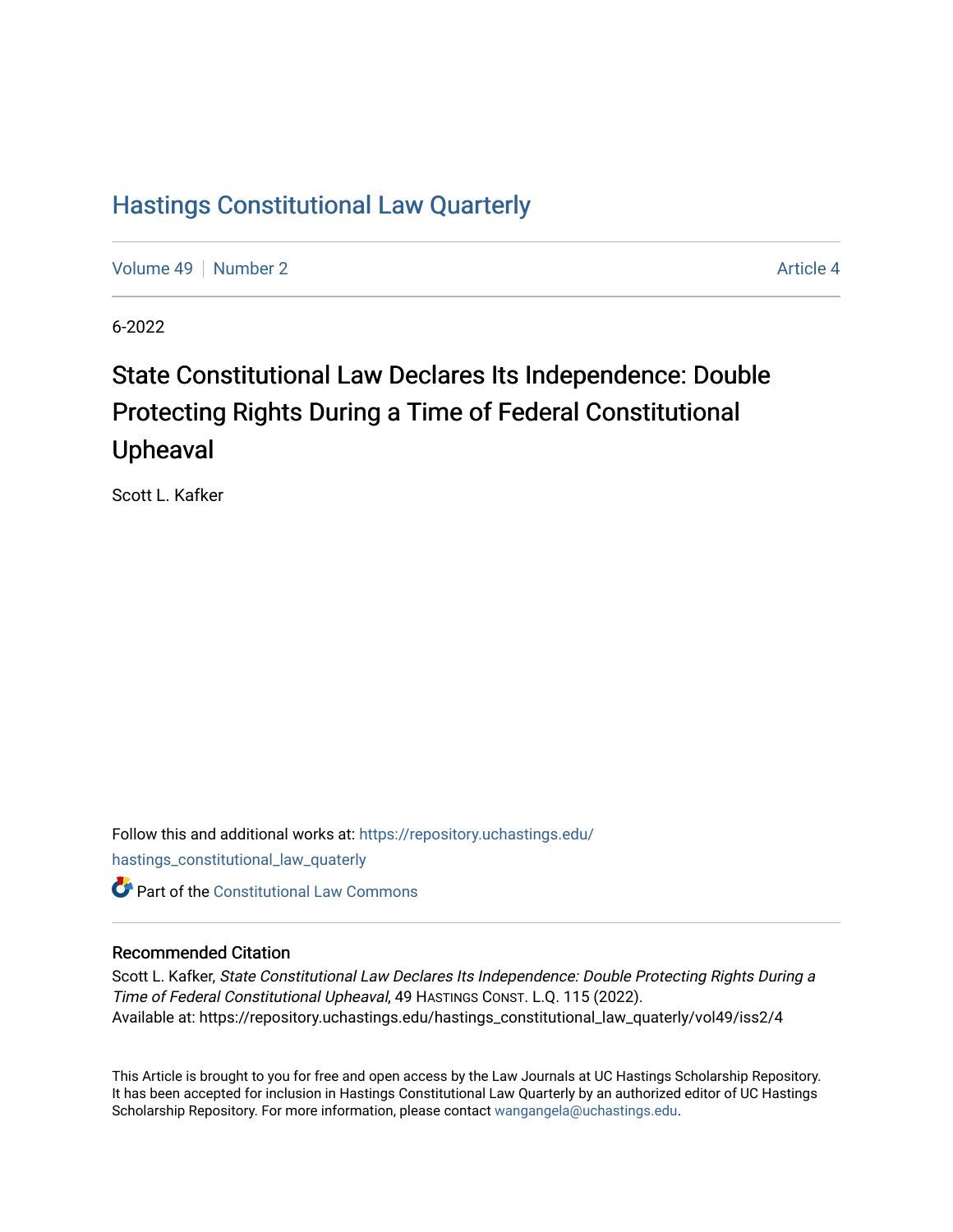## State Constitutional Law Declares Its Independence: Double Protecting Rights During a Time of Federal Constitutional Upheaval

BY SCOTT L. KAFKER\*

#### **TABLE OF CONTENTS**

| What We Can Expect From a U.S. Supreme Court With a New 6-3         |  |
|---------------------------------------------------------------------|--|
|                                                                     |  |
| The Past is Prologue: The Burger Court and the Brennan Article. 129 |  |
|                                                                     |  |
| Constitutional Interpretation of Analogous Provisions with Common   |  |
|                                                                     |  |
|                                                                     |  |
|                                                                     |  |
|                                                                     |  |

The new 6-3 super majority on the Supreme Court will certainly reshape federal constitutional law in its own image. The question addressed in this article is how that reshaping of federal constitutional law will impact state constitutional law. It is the thesis of this article that federal constitutional upheaval can be expected to result in a significant state constitutional reaction.<sup>1</sup> Retrenchment (that is the reversal or reduction in federal constitutional protection) and uncertainty will promote more independent

<sup>\*</sup>Associate Justice of the Massachusetts Supreme Judicial Court. Prior to his appointment to the Supreme Judicial Court, Justice Kafker was the Chief Justice of the Massachusetts Appeals Court. He also taught state constitutional law at Boston College Law School from 2009–2015. Justice Kafker would like to thank Professors Jack Beermann and Lawrence Friedman for their thoughtful comments on drafts of this article and his law clerks, Timothy Andrea, Christopher Cifrino, and Jennifer Herrmann for their research and editorial assistance.

<sup>1.</sup> *See* Goodwin Liu, *State Courts and Constitutional Structure*, 128 YALE L.J. 1304, 1314 (2019); Robert F. Williams, *Robert F. Williams State Constitutional Law Lecture: The State of State Constitutional Law, the New Judicial Federalism and Beyond*, 72 RUTGERS U. L. REV. 949, 975–76 (2020).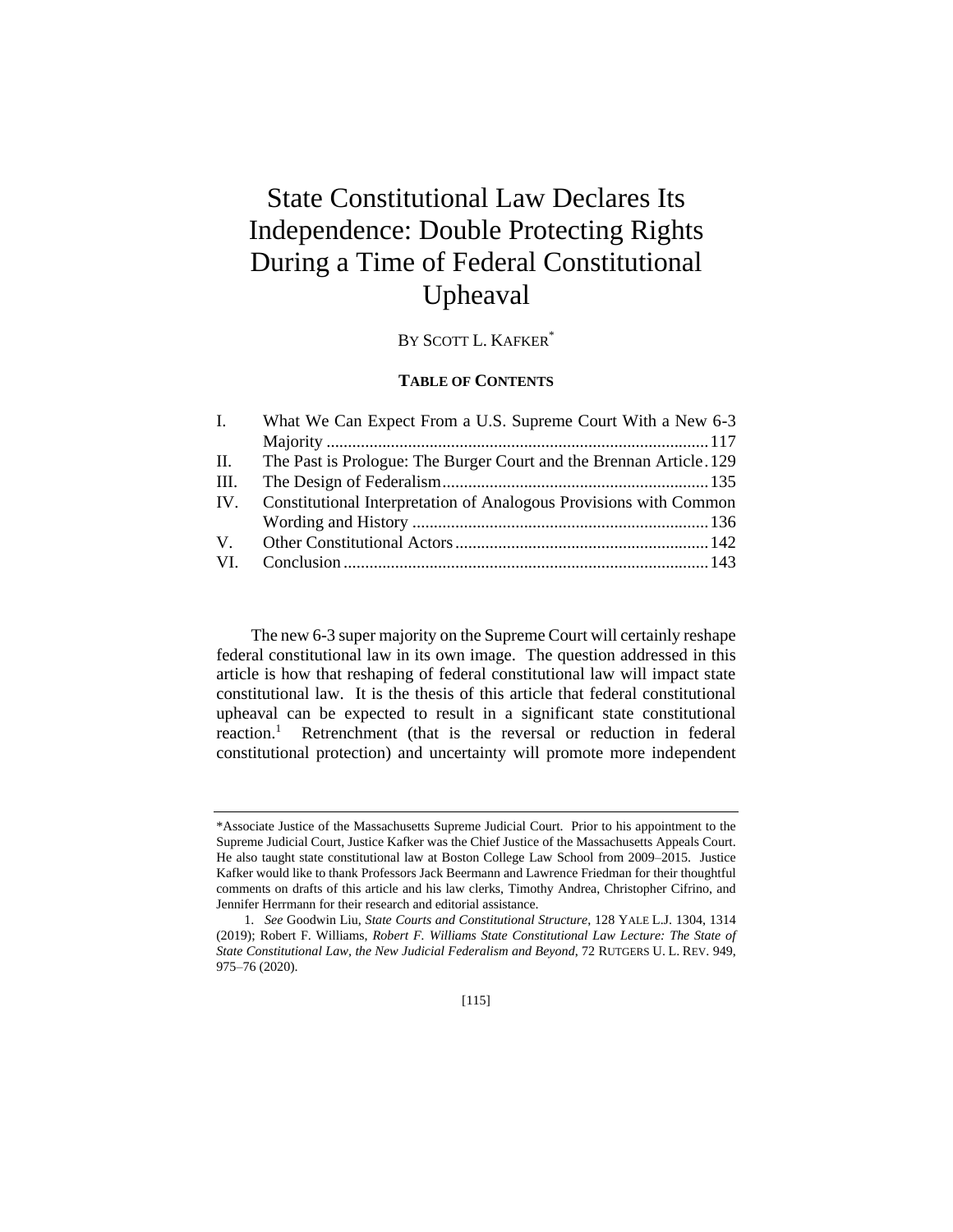state constitutional analysis by many state courts in order to provide a double protection of constitutional rights.

This article argues that state reaction to the new Court's reshaping of federal constitutional law will be reminiscent of, but should be different from, the first surge in state constitutional interpretation stimulated by Justice Brennan at the onset of the Burger Court, which resulted in a resultoriented "grab-bag" of state constitutional decision-making.<sup>2</sup> There will be many of the same pressures to separate state from federal constitutional law; however, state courts are now equipped with a much better conceptual foundation to support such independent state constitutional analysis. State courts can be expected to develop an independent approach to state constitutional analysis without requiring the identification of distinctive state traditions or subtle differences in textual language, which commentators who interpreted the first wave of state constitutional interpretation have recognized as problematic and unnecessary. As these commentators have also explained, there is nothing in the design of the federal Constitution, or its original understanding, requiring states to adopt the Supreme Court's interpretation of analogous provisions in the federal Constitution as the default or lockstep setting for interpreting parallel provisions in state constitutions. State courts are fully empowered and expected to interpret independently analogous provisions in their state constitutions and thereby provide greater protections of individual rights, if they so conclude, and likely to do so if presented with revisions or retrenchments with which they do not agree.

This time around, the state courts are also more likely to follow the Supreme Court's admonition in *Michigan v. Long* to make clear when their interpretation is independent and when it is not.<sup>3</sup> They have every incentive to do so if they want to insulate their decisions from review by a Court with a different constitutional vision, or even one that they suspect will not share their constitutional vision.

This article strongly supports such independent state constitutional interpretation, as it is built into the design of our federal constitutional structure. Federalism is designed for dual sovereignty, including a double protection of individual rights and a division of authority between the states and the federal government to further protect our liberty. This constitutional design allows a country that has always contained great divisions, and which

<sup>2.</sup> I am referring here to Justice Brennan's 1977 article urging state supreme courts to interpret their state constitutions to provide more expansive protections of individual rights. *See* William J. Brennan, Jr.*, State Constitutions and the Protection of Individual Rights*, 90 HARV. L. REV. 489, 502 (1977). *See also* Ronald K. L. Collins, *Reliance on State Constitutions—Away from a Reactionary Approach*, 9 HASTINGS CONST. L.Q. 1, 2 (1981) (describing state constitutional reaction as a result-oriented" grab-bag"); *see also* James A. Gardner, *The Failed Discourse of State Constitutionalism*, 90 MICH. L. REV. 761 (1992).

<sup>3.</sup> *Michigan v. Long*, 463 U.S. 1032 (1983).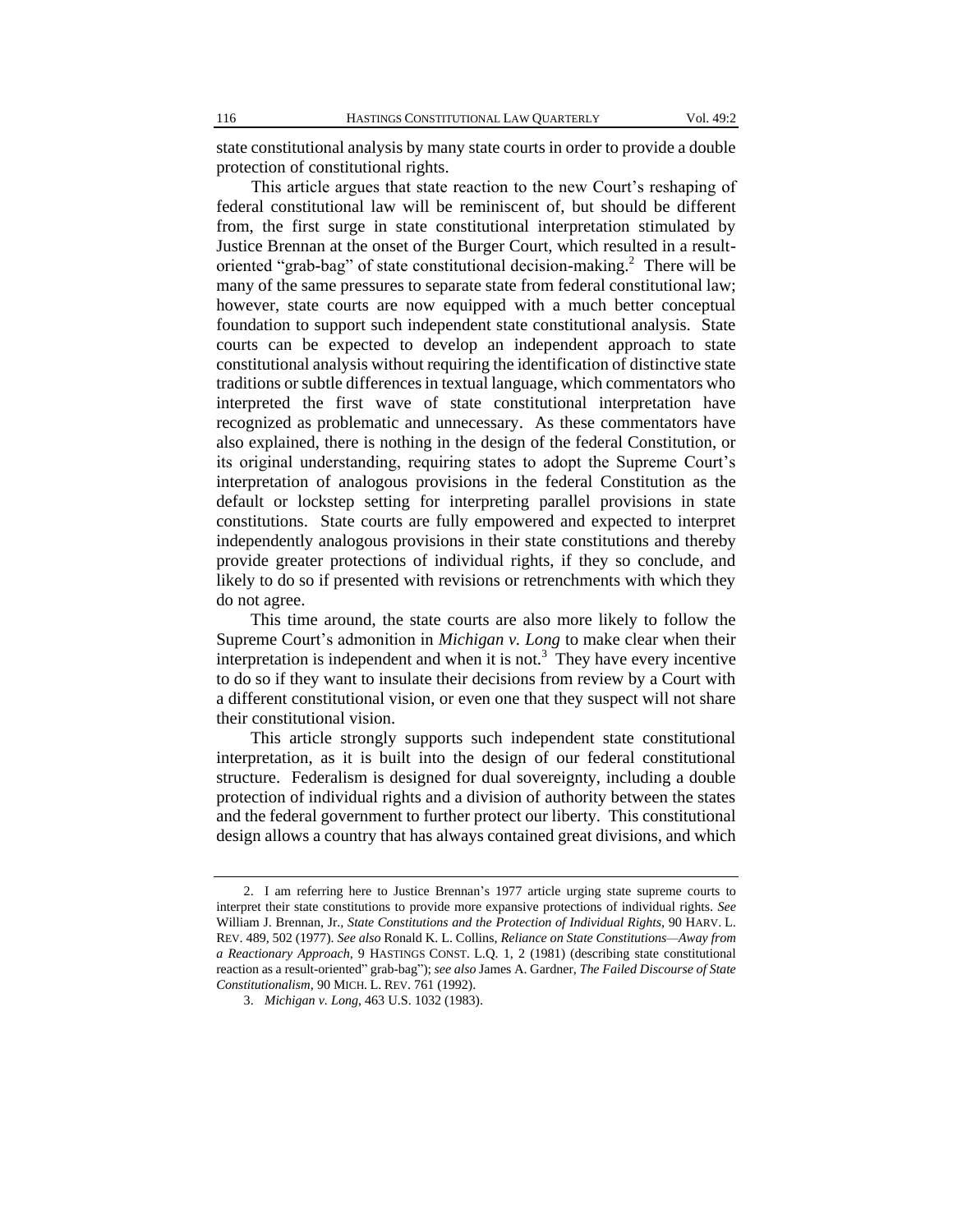is now highly polarized, to continue to manage its fundamental differences, including its different conceptions of constitutional rights.

This article is meant to be not only predictive and descriptive, but also prescriptive. It attempts to explain how state supreme courts and other state constitutional actors are likely to respond to the U.S. Supreme Court's new direction, how they can and should do so based on a more solid conceptual foundation, and in what areas of state constitutional law they can do so without violating the federal Constitution as interpreted by the new Supreme Court majority. The article also seeks to explain why this independent approach is not only consistent with the design of federalism, but also ensures a government that is based on well-considered and continually tested and retested American constitutional principles and enriches the country's conception of these constitutional principles through comparative analysis. Indeed, if state courts do not perform this non-deferential, independent review of state constitutional law, they are not fulfilling their duties as shared guardians of American constitutional rights.

#### **I. What We Can Expect From a U.S. Supreme Court With a New 6-3 Majority**

The U.S. Supreme Court selection process in the modern era is highly politicized and carefully undertaken with the goal of selecting justices who share the constitutional vision or values of the presidents that appointed them. President Trump's three recent selections, influenced heavily by the Federalist Society, reflect the latest extension and accentuation of this practice.<sup>4</sup> They join a court with a well-established conservative jurisprudential wing occupied by Associate Justices Alito and Thomas who have already served for sixteen and thirty years, respectively. Chief Justice Roberts, albeit more unpredictable, has historically staked out conservative jurisprudential positions as well, although with a more incremental and institutional perspective.<sup>5</sup> With this new 6-3 majority firmly in control, federal constitutional change can be expected, and its future direction

<sup>4.</sup> Andrew Restuccia & Michael C. Bender, *Trump's Supreme Court Nomination Strategy Steered by White House Counsel, Others*, WALL ST. J. (Sept. 19, 2020), https://www.wsj.com/articles/white-house-counsel-others-steer-trumps-supreme-court-

nomination-strategy-11600553569 ("[f]ew names end up on the [Supreme Court] shortlist without feedback from Leonard Leo, the co-chairman of the Federalist Society, a powerful organization of conservative lawyers. Mr. Leo, who advises the president in his personal capacity, has played a central role in the push to decide the president's first two nominees. . ."); Mark Sherman, Kevin Freking, & Matthew Daly, *Trump's Court Appointments Will Leave Decades-Long Imprint*, AP NEWS (Dec. 26, 2020), https://apnews.com/article/joe-biden-donald-trump-judiciary-coronaviruspandemic-us-supreme-court-c37607c9987888058d3d0650eea125cd (explaining role of conservative judicial organizations in selection of judicial nominees under President Trump).

<sup>5.</sup> *E.g.*, Adam Liptak, *A Supreme Court Term Marked by a Conservative Majority in Flux*, N.Y. TIMES (July 2, 2021), https://www.nytimes.com/2021/07/02/us/supreme-court-conservativevoting-rights.html (discussing incremental radical divide so far).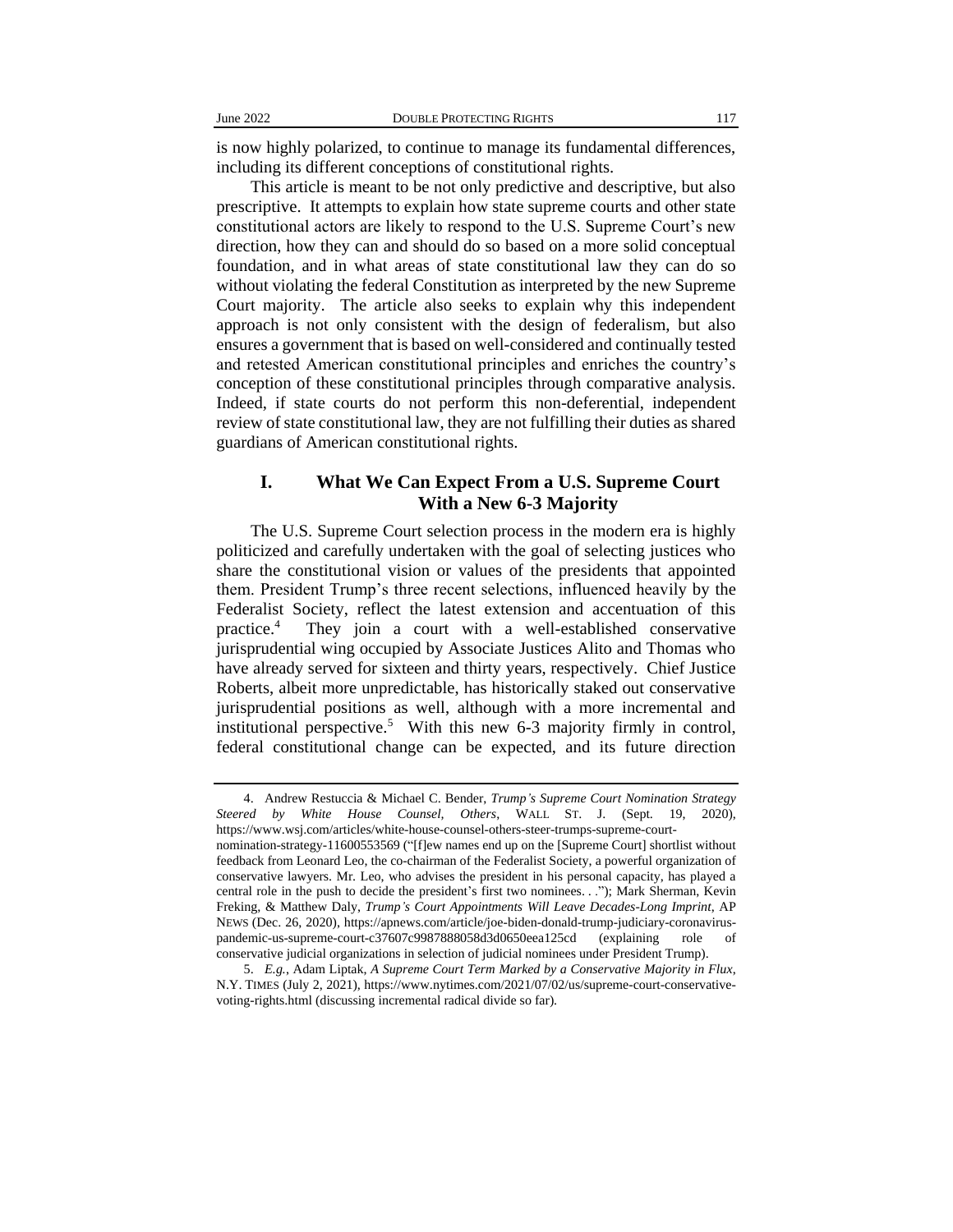somewhat predicted, at least in certain areas. In particular, change can be expected where the new majority has already begun to reshape the law, or where previous decisions of the court included 5-4 splits with vigorous dissents from the members of the new 6-3 majority, and a change in the Court's composition (for example, Justice Ginsburg's replacement by Justice Barrett) signals change is afoot. Although predicting what the Supreme Court will do is difficult and inevitably speculative, this article attempts to identify the most obvious areas of the law likely to be redirected or revisited and possibly subjected to radical change. Interestingly, there will be different possible state constitutional reactions depending on the area of the law, the radical or incremental nature of the change in federal constitutional law, and whether the state supreme courts are concerned that the U.S. Supreme Court went too far (or not far enough) in contracting or expanding federal constitutional rights.

Although a single full year of cases is a particularly short time to evaluate the emerging character of the new 6-3 majority, a review of a number of the 6-3 and other split decisions is informative. According to Professor Kimberly Wehle, the emerging character can be discerned in four 6-3 splits in criminal law in the new majority's first term, all of which were decided against criminal defendants, and three of which generated passionate dissents contending that the Court was radically overturning precedent.<sup>6</sup> The four cases were *Jones v. Mississippi*, *Edwards v. Vannoy*, *Shinn v. Kayer*, and *Dunn v. Reeves*. 7 In *Jones v. Mississippi*, a majority of the Supreme Court concluded that a sentence of life without parole for a juvenile was constitutionally permissible as long as the sentencing procedure was a discretionary one in which the sentencer could consider the juvenile's age and other characteristics.<sup>8</sup> The petitioner in *Jones* argued that a separate finding of permanent incorrigibility was required to satisfy the Court's previous decision in *Miller*. 9 In *Jones*, the majority rejected the incorrigibility argument.<sup>10</sup> In Justice Sotomayor's dissent, joined by Justice Kagan and Justice Breyer, she contended that the majority in *Jones* was "gut[ting]" Miller.<sup>11</sup>

In *Edwards v. Vannoy*, the new majority ruled that its decision in *Ramos v. Louisiana*, in which the Court held that non-unanimous jury verdicts in

<sup>6.</sup> Kimberly Wehle, *The One Area Where the Supreme Court's Six Conservative Judges Could Agree*, POLITICO (Aug. 3, 2021), https://www.politico.com/news/magazine/2021/08/03/theone-way-the-supreme-courts-new-conservative-majority-lived-up-to-its-billing-502164.

<sup>7.</sup> Jones v. Mississippi, 141 S. Ct. 1307 (2021); Edwards v. Vannoy, 141 S. Ct. 1547 (2021); Shinn v. Kayer, 141 S. Ct. 517 (2020); Dunn v. Reeves, 141 S. Ct. 2405 (2021).

<sup>8.</sup> *Jones*, 141 S. Ct. at 1322.

<sup>9</sup>*. Id.* at 1313.

<sup>10.</sup> *Id.* at 1319.

<sup>11.</sup> *Id.* at 1328 (Sotomayor, J., dissenting) (citing Miller v. Alabama, 567 U.S. 460, (2012) and Montgomery v. Louisiana, 577 U.S. 190 (2016)).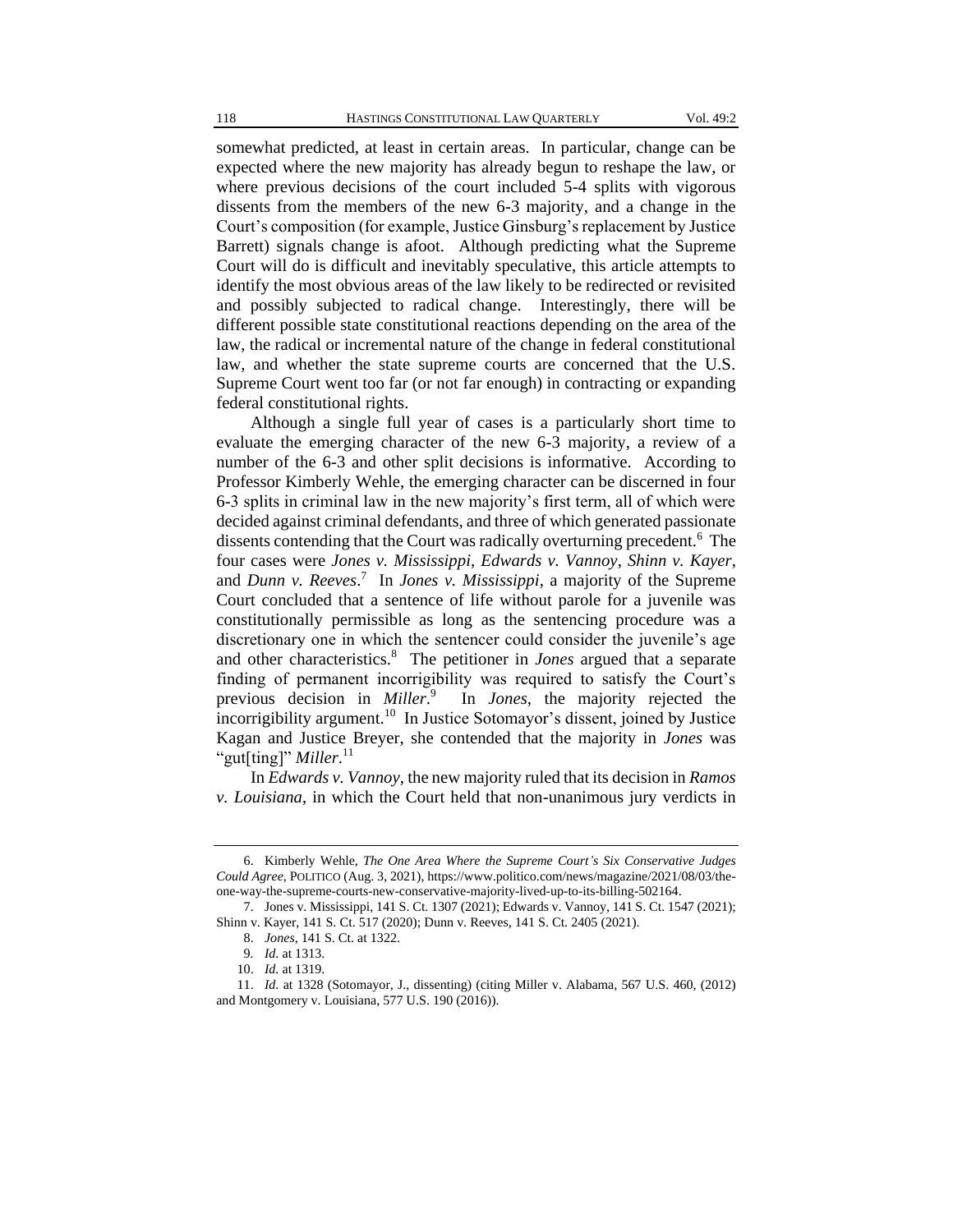criminal cases were unconstitutional, did not apply retroactively.<sup>12</sup> The issue was whether the new rule established in *Ramos* constituted a watershed change in the law that fits within the exception to the rule that new rules are not to be applied retroactively. The Court concluded that the exception was very narrow and did not apply. In another scathing dissent, Justice Kagan described the majority decision as flouting precedent and ignoring the great significance of *Ramos*. As she explained, relying "on centuries of history, the Court in *Ramos* termed the Sixth Amendment right to a unanimous jury 'vital,' 'essential,' 'indispensable,' and 'fundamental'" to the American legal system, and "vindicated core principles of racial justice."<sup>13</sup>

The Court rejected ineffective assistance of counsel claims in *Dunn* and *Shinn*, two death penalty appeals.<sup>14</sup> In *Dunn*, the Court rejected the argument that counsel was ineffective for failing to hire an expert to develop sentencing-phase mitigation evidence of intellectual disability.<sup>15</sup> *Shinn* involved a claim of failure to develop and submit evidence at sentencing of addiction and mental health problems.<sup>16</sup> In her dissent in *Dunn*, Justice Sotomayor, joined by Justice Kagan, contended that the Court's decision "continues a troubling trend in which this Court strains to reverse summarily any grants of relief to those facing execution."<sup>17</sup> As the dissent further explained, "This Court has shown no such interest in cases in which defendants seek relief based on compelling showings that their constitutional rights were violated."<sup>18</sup>

As will be explained in the following sections, revision and retrenchment in federal constitutional protection of criminal defendants' rights has been the focal point of state constitutional reaction in the past. Unlike other areas of the law where state constitutional reactions may be more limited by other federal constitutional rights or federal statutes, in criminal law and procedure, state supreme courts have significant, if not unlimited freedom of action to provide greater protection under state constitutions. If the new U.S. Supreme Court majority undertakes a dramatic revision and retrenchment of federal constitutional protections in criminal procedure, state courts can be expected to react. This is particularly likely in cases where the U.S. Supreme Court has expressly relied on federalism and the dual constitutional structure to justify its decision.

*Jones* was just such a case. Indeed, writing for the majority, Justice Kavanaugh explained that:

<sup>12.</sup> *Edwards*, 141 S. Ct. at 1551 (citing Ramos v. Louisiana, 140 S.Ct. 1390 (2020)).

<sup>13.</sup> *Edwards*, 141 S. Ct. at 1573 (Kagan, J., dissenting).

<sup>14.</sup> *Dunn*, 141 S. Ct. at 2412; *Shinn*, 141 S. Ct. at 525.

<sup>15.</sup> *Dunn*, 141 S. Ct. at 2412.

<sup>16.</sup> *Shinn*, 141 S. Ct. at 525.

<sup>17.</sup> *Dunn*, 141 S. Ct. at 2420 (Sotomayor, J., dissenting).

<sup>18.</sup> *Id.* at 2420–21.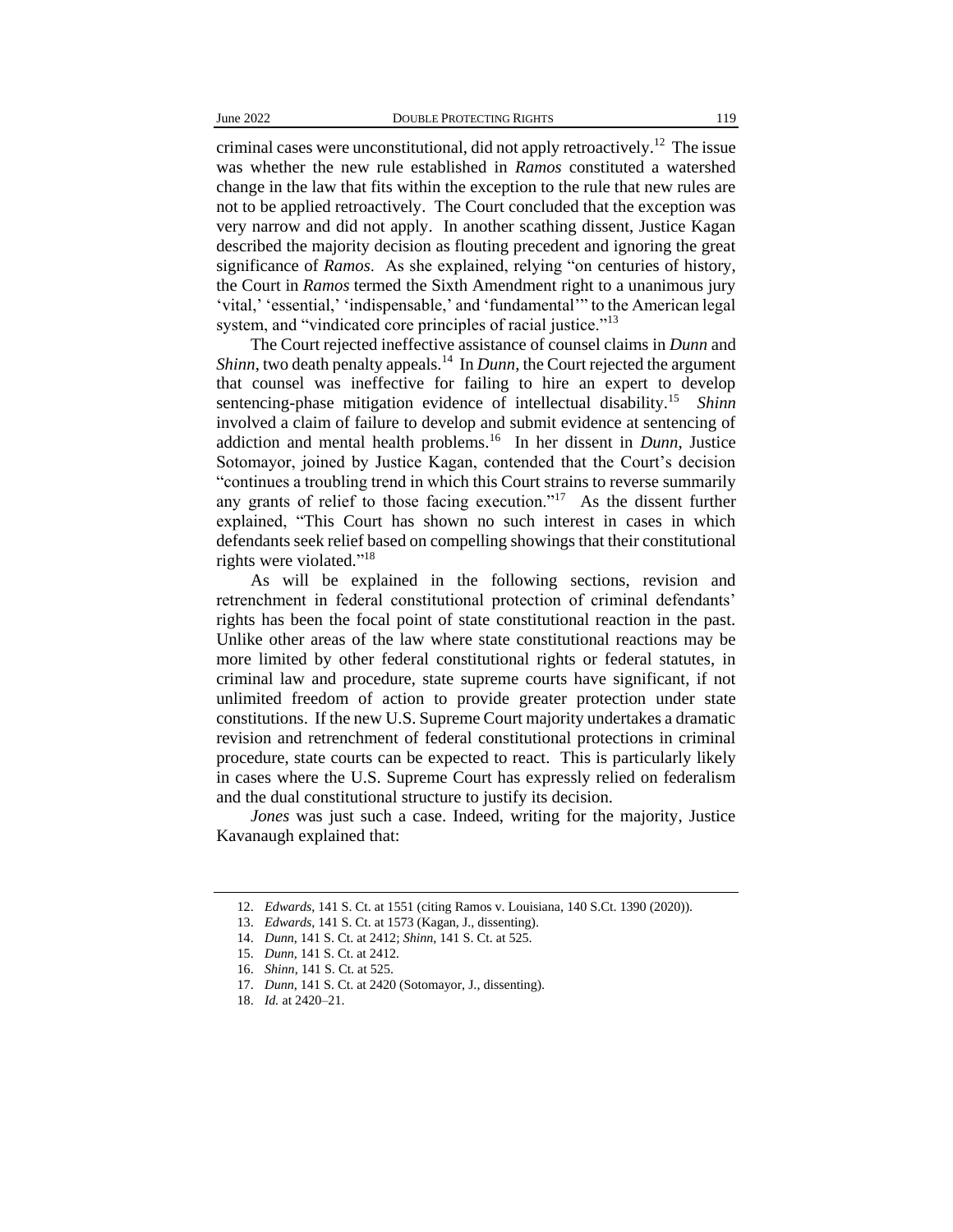[O]ur holding today does not preclude the States from imposing additional sentencing limits in cases involving defendants under 18 convicted of murder. States may categorically prohibit life without parole for all offenders under 18. Or States may require sentencers to make extra factual findings before sentencing an offender under 18 to life without parole. Or States may direct sentencers to formally explain on the record why a life-without-parole sentence is appropriate notwithstanding the defendant's youth. States may also establish rigorous proportionality or other substantive appellate review of life-without-parole sentences. All of those options, and others, remain available to the States.<sup>19</sup>

This is not to say that state supreme courts who disagree with these decisions will need such an invitation to respond to revision or retrenchment in federal constitutional protection of criminal defendants' rights by the new majority. A good example is the court I sit on, the Massachusetts Supreme Judicial Court. In a line of cases beginning with *Diatchenko v. Dist. Att'y for Suffolk Dist.*, the Massachusetts Supreme Judicial Court has already provided greater protection under Article 26 of its state's constitution for juvenile offenders.<sup>20</sup> The Supreme Judicial Court has likewise adopted a more defendant-protective retroactivity analysis.<sup>21</sup> In the Burger era, during the first state constitutional reaction, the Court also declared a Massachusetts death penalty statute unconstitutional under its state constitution once it became clear that the U.S. Supreme Court was not prepared to declare the death penalty unconstitutional under the Eighth Amendment.<sup>22</sup> Other state courts have reached the same conclusion.<sup>23</sup>

A number of the U.S. Supreme Court's last term's civil cases also indicate potential shifts in federal constitutional law and potential state constitutional reactions. An interesting example is the Court's 6-3 decision in *Cedar Point Nursery*, where it held that a California regulation granting labor organizations a "right to take access" to an agricultural employer's property in order to solicit support for unionization constituted a per se physical taking under the Fifth and Fourteenth Amendments.<sup>24</sup> In Justice Breyer's dissent, joined by Justices Sotomayor and Kagan, he suggested the

<sup>19.</sup> *Jones*, 141 S. Ct. at 1323.

<sup>20.</sup> Diatchenko, 466 Mass. 655 (2013); *see also* In re Monschke, 482 P.3d 276 (Wash. 2021) (mandatory life without parole for individuals under 21 violates Washington state constitution).

<sup>21.</sup> Commonwealth v. Sylvain, 466 Mass. 422 (2013).

<sup>22.</sup> Dist. Att'y for Suffolk Dist. v. Watson, 381 Mass. 648, 665 (1980). This decision prompted a legislative constitutional amendment declaring that the death penalty itself was not unconstitutional under the Massachusetts constitution, although the legislature did not pass another death penalty statute and has not done so since then. *See* Commonwealth v. Colon-Cruz, 393 Mass. 150 (1984); Steve LeBlanc, *In Massachusetts, a Long and Tortured Death Penalty History*, WASH. TIMES (Apr. 11, 2015), https://www.washingtontimes.com/news/2015/apr/11/in-massachusetts-along-and-tortured-death-penalty/.

<sup>23.</sup> For a recent example, *see* State v. Santiago, 318 Conn. 1, 86 (Conn. 2015).

<sup>24.</sup> Cedar Point Nursery v. Hassid, 141 S. Ct. 2063 (2021).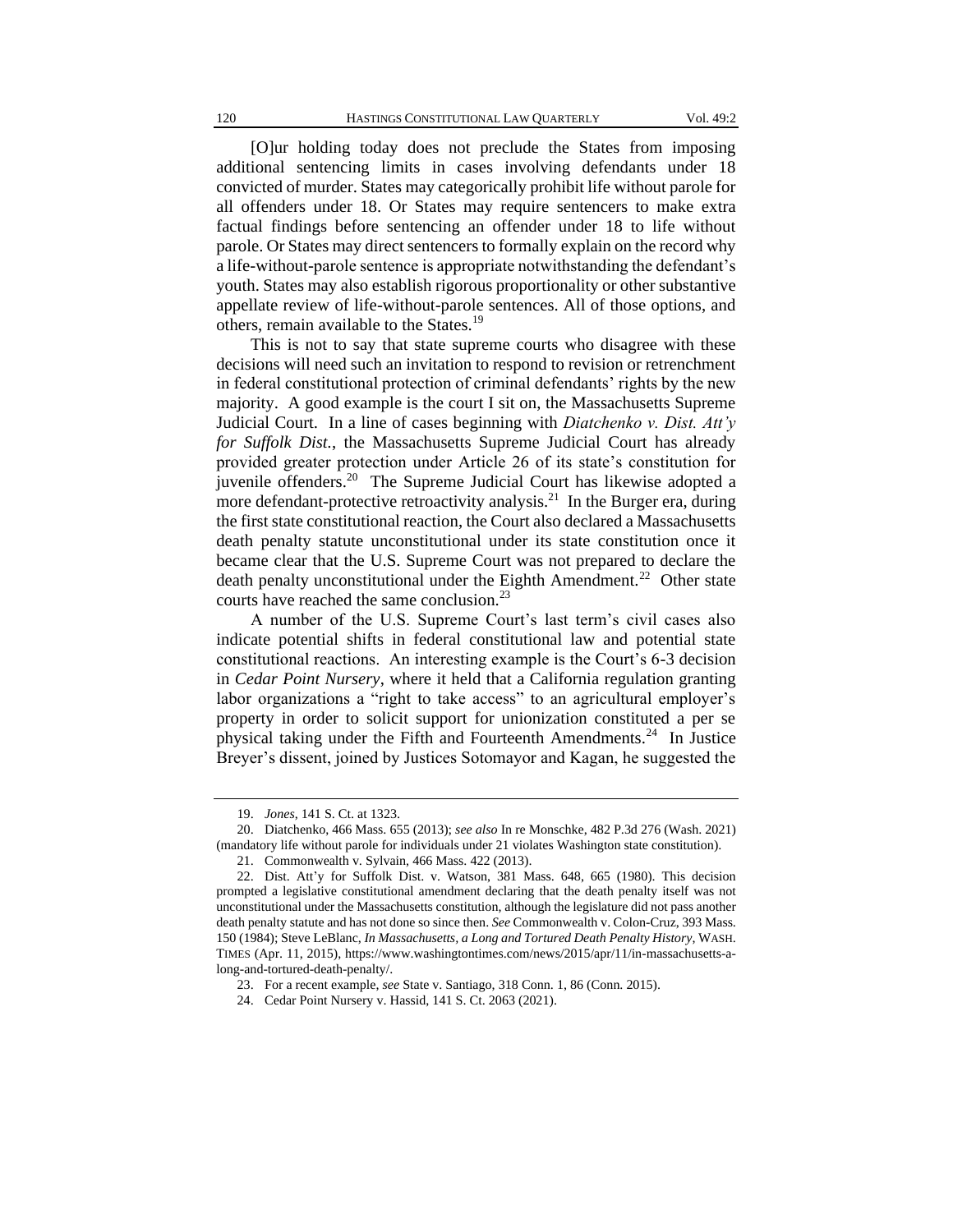Court had converted what had historically been considered a regulatory taking into a physical taking, thereby expanding property rights. The Court's decision, he wrote, was inconsistent with the Court's prior holding in *PruneYard Shopping Center v. Robins*, 447 U.S. 74 (1980).<sup>25</sup> In that case, the Court upheld, against a Fifth and Fourteenth Amendment challenges, a California Supreme Court decision that the California Constitution protected the right to engage in leafleting at a privately owned shopping center. *PruneYard* has been considered among the most important state constitutional law decisions, as it eliminated the state action requirement in certain contexts.<sup>26</sup>

In the past, when the Supreme Court appeared to cut back on property rights, states have turned to state constitutions or legislation to provide greater protections. A good example was the highly controversial decision in *Kelo v. City of New London*, in which the Court allowed the Connecticut city to exercise eminent domain for the public purpose of furthering an economic development plan where the property would not be open to the public.<sup>27</sup> In response, "at least forty-four states have either amended their constitutions or enacted legislation to address the 'public use' concerns expressed by Justice O'Connor's dissent[.]"<sup>28</sup> State courts also interpreted their own constitutions to provide greater protections than the Supreme Court.<sup>29</sup>

Where, as in *Cedar Point Nursery*, the U.S. Supreme Court appears to be enhancing rather than contracting federal constitutional protection of property rights, the state constitutional reaction will likely be different and more difficult to predict. Potentially conflicting state constitutional protections, such as those provided for worker's organizing rights or for signature-gathering for elected office or initiative and referendum petitions, will be rendered more vulnerable.<sup>30</sup> Enhanced federal constitutional protections for property rights might also stimulate some state courts to further increase state constitutional protections of such rights.

<sup>25.</sup> *Cedar Point Nursery*, 141 S. Ct. at 2084 (Breyer, J., dissenting) (citing PruneYard Shopping Center v. Robins, 447 U.S. 74 (1980)).

<sup>26.</sup> *E.g.*, Richard A. Epstein, *Takings, Exclusivity and Speech: The Legacy of PruneYard v. Robins*, 64 U. CHI. L. REV. 21 (1997). For examples of cases applying and extending PruneYard, *see* New Jersey Coalition Against War in the Middle East v. J.M.B Realty Corp., 650 A.2d 757 (N.J. 1984), and Bock v. Westminster Mall Co., 819 P.2d 55 (Colo. 1991).

<sup>27.</sup> Kelo v. City of New London, 545 U.S. 469 (2005).

<sup>28.</sup> Shelley Ross Saxer, *The Aftermath of Takings*, 70 AM. U. L. REV. 589, 594 (2020).

<sup>29</sup>*. E.g.*, City of Norwood v. Horney, 853 N.E.2d 1115, 1136, 1141 (Ohio 2006) (disagreeing with U.S. Supreme Court and holding that "an economic or financial benefit alone is insufficient to satisfy the public-use requirement of Section 19, Article I [of the Ohio Constitution]").

<sup>30.</sup> PruneYard Shopping Ctr*.*, 447 U.S. at 76–77; Glovsky v. Roche Bros Supermarkets, 469 Mass. 752 (2014) (upholding state constitutional right of candidate to gather signatures at supermarket); Batchelder v. Allied Stores Int'l, 388 Mass. 83, 84 (1983) (enforcing same right at shopping mall). *E.g.*, N.Y. CONST. Art. I, section 17 (defining constitutional right to hours and wages in public work and right to organize and bargain collectively).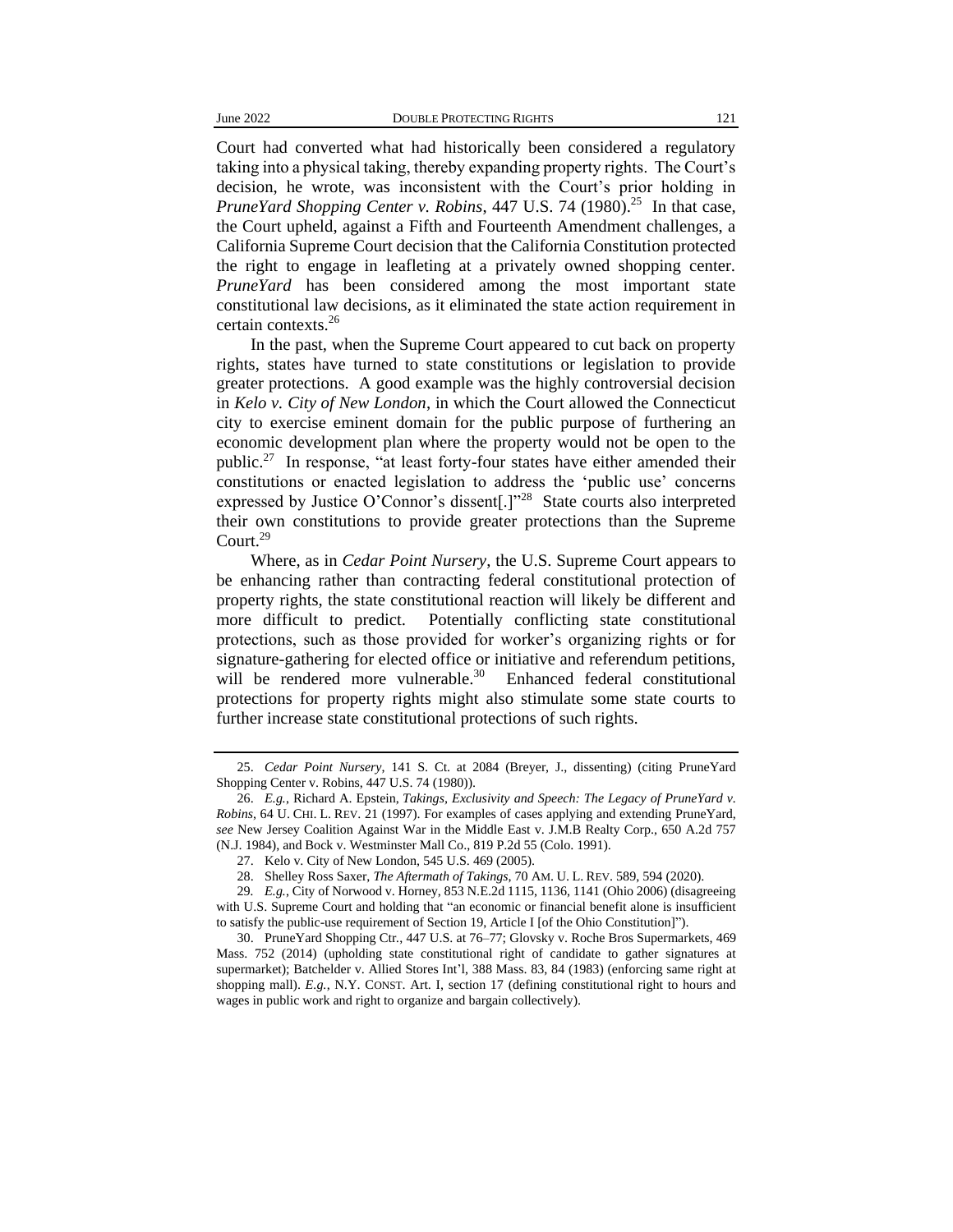Last term's decisions also reveal another area of law of great interest to the new majority, and one in which it can be reasonably expected to make significant changes: the relationship of church and state. In its COVID-19 rulings, such as *South Bay United Pentecostal Church v. Newsom*, and even in the unanimous decision in *Fulton v. Philadelphia*, the new majority has made clear that that the existing standards regarding neutrality under the Free Exercise and Anti-Establishment Clause are subject to change, at least in their application. $31$ 

In both the COVID cases and *Fulton*, the Court found regulations unconstitutional that in the past might have been considered neutral, as defined by the Court's seminal 1990 decision *Employment Division v. Smith*.<sup>32</sup> In *Smith*, the Court had stated: "[w]e have never held that an individual's religious beliefs excuse him from compliance with an otherwise valid law prohibiting conduct that the State is free to regulate."<sup>33</sup> Rather, the Court had emphasized that its "decisions have consistently held that the right of free exercise does not relieve an individual of the obligation to comply with a valid and neutral law of general applicability on the ground that the law proscribes (or prescribes) conduct that his religion prescribes (or proscribes)."<sup>34</sup> Nonetheless, as Justice Kagan wrote in dissent in *South Bay United Pentecostal Church v. Newsom*, 35

The Court orders California to weaken its restrictions on public gatherings by making a special exception for worship services. The majority does so even though the State's policies treat worship just as favorably as secular activities (including political assemblies) that, according to medical evidence, pose the same risk of COVID transmission. Under the Court's injunction, the State must instead treat worship services like secular activities that pose a much lesser danger. That mandate defies our caselaw, exceeds our judicial role, and risks worsening the pandemic.

Although *Fulton* was a 9-0 vote as to the judgment, it generated four opinions, with at least three of the justices in the new majority calling for the outright reversal of *Smith*. 36 Writing for the Court, however, Justice Roberts took a different approach, relying on what has been described as an expansive interpretation of *Church of Lukumi Babalu Aye, Inc. v. Hialeah*, an unusual case that struck down a city ordinance that targeted the Santeria

<sup>31.</sup> South Bay United Pentecostal Church v. Newsom, 141 S. Ct 716 (2021); Fulton v. Philadelphia, 141 S. Ct. 1868 (2021); Linda Greenhouse, *What the Supreme Court Did for Religion*, N.Y. TIMES, (July 1, 2021), https://www.nytimes.com/2021/07/01/opinion/supreme-courtreligion.html.

<sup>32.</sup> Emp. Div., Dep't of Hum. Res. of Oregon v. Smith, 494 U.S. 872, 882 (1990).

<sup>33.</sup> *Id.*

<sup>34.</sup> *Id.* at 879. *See* South Bay United Pentecostal Church v. Newsom, 141 S. Ct. 716 (2021); Fulton v. City of Philadelphia, 141 S. Ct. 1868 (2021).

<sup>35.</sup> South Bay United Pentecostal Church, 141 S. Ct. 716, 720 (2021) (Kagan, J., dissenting). 36. Although joining Chief Justice Roberts's majority decision in *Fulton*, Justice Barrett clearly kept her options open about reversing *Smith*.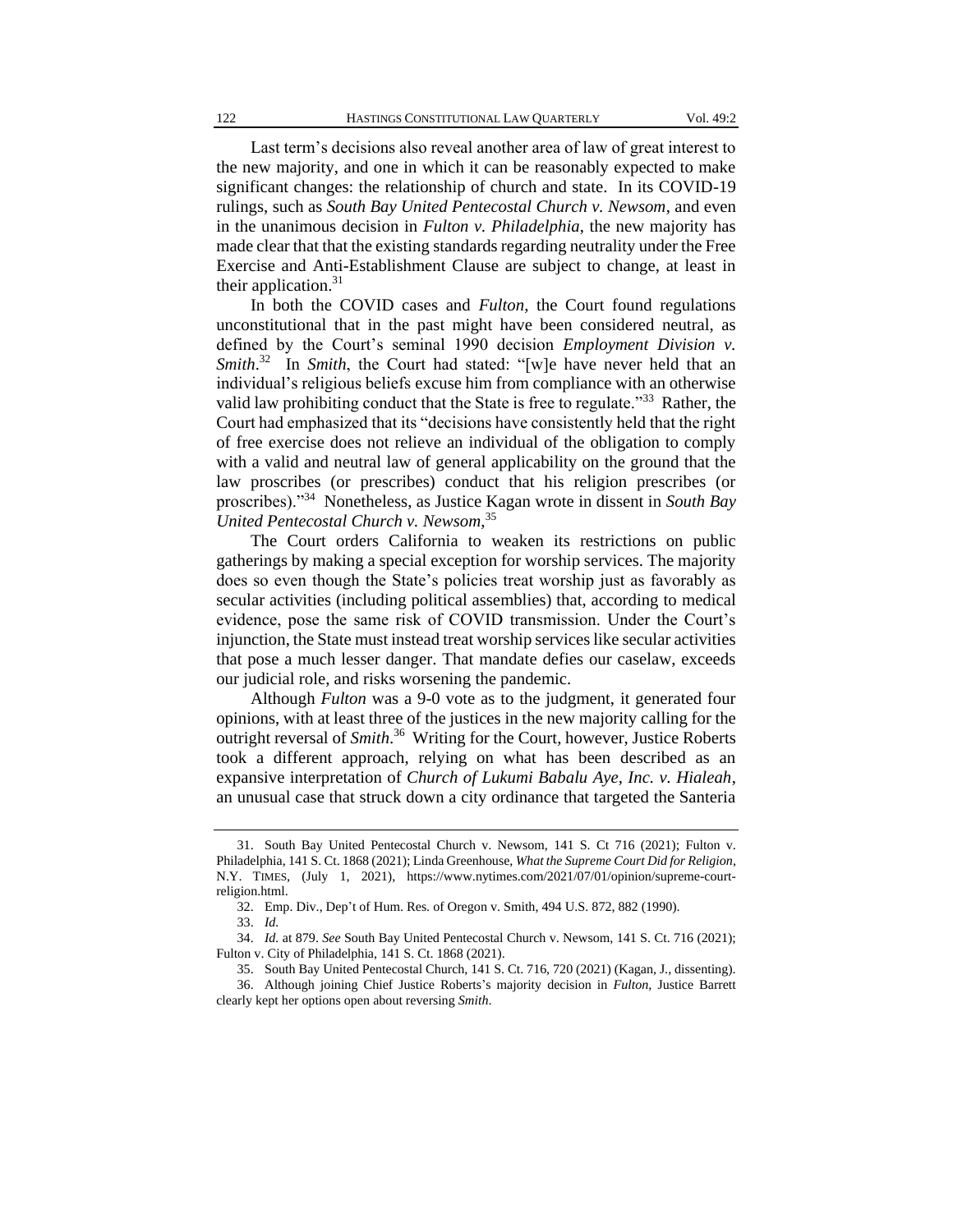religion's animal sacrifice practices.<sup>37</sup> According to long-time Supreme Court commentator Linda Greenhouse, Justice Roberts' transformation "of the *Lukumi* [interpretation of exemptions] into what amounts to a 'mostfavored nation' clause for religion —requiring that religious activity must be treated at least as well as any secular activity deemed comparable — makes *Smith*'s barrier against religious exemptions so easily evaded as to be irrelevant."<sup>38</sup>

Likewise, there is reason to believe that the Court will be less receptive to anti-establishment clause arguments such as the one accepted in *Locke v. Davey* and rejected in *Trinity Lutheran*. 39 Before Justice Kavanaugh and Justice Barrett's appointments to the Court, Justice Thomas, joined by Justice Gorsuch, wrote:

[T]he Court in *Locke* permitted a State to disfavor religion by imposing what it deemed a relatively minor burden on religious exercise to advance the State's antiestablishment interest in not funding the religious training of clergy. The Court justified this law based on its view that there is play in the joints between the Free Exercise Clause and the Establishment Clause that is, that there are some state actions permitted by the Establishment Clause but not required by the Free Exercise Clause.<sup>40</sup>

This "disfavor," he concluded, was improper: "This Court's endorsement in *Locke* of even a mild kind of discrimination against religion remains troubling. But because the Court today appropriately construes *Locke* narrowly, and because no party has asked us to reconsider it, I join nearly all of the Court's opinion." $41$ 

The Court's 5-4 decision in *Espinoza v. Montana Dep't. Of Revenue*, decided before the replacement of Justice Ginsburg with Justice Barrett, represented a further narrowing of *Locke*. <sup>42</sup> In *Espinoza*, the Court held that the Free Exercise Clause precluded the Montana Supreme Court from interpreting the state constitution's no-aid provision to bar religious schools from the state's general private school scholarship program. $43$  In so doing, the Court interpreted *Locke* only to "zero in . . . on essentially religious instruction" and to target the historic prohibition of funding the clergy. $44$ This term, the Court has also taken *Carson v. Makin*, a case raising the issue whether a state violates the Free Exercise or Equal Protection clauses by prohibiting students participating in an otherwise generally available

<sup>37.</sup> Church of the Lukumi Babalu Aye, Inc. v. City of Hialeah, 508 U.S. 520 (1993).

<sup>38.</sup> Greenhouse, *supra* note 31.

<sup>39.</sup> Locke v. Dave[y, 540 U.S. 712,](https://apps.fastcase.com/research/Pages/CitationLookup.aspx?LT=1&ECF=%2c+540+U.S.+712) 718 [\(2004\);](https://apps.fastcase.com/research/Pages/CitationLookup.aspx?LT=1&ECF=158+L.Ed.2d+1+(2004)) Trinity Lutheran Church of Columbia, Inc. v. Comer, 137 S. Ct. 2012, 2025 (2017).

<sup>40.</sup> Trinity Lutheran Church, 137 S. Ct. at 2025 (Thomas, J., concurring).

<sup>41.</sup> *Id.*

<sup>42.</sup> Espinoza v. Montana Dep't of Revenue, 140 S. Ct. 2246 (2020).

<sup>43</sup>*. Id.* at 2262.

<sup>44.</sup> *Espinoza*, 140 S. Ct. at 2249.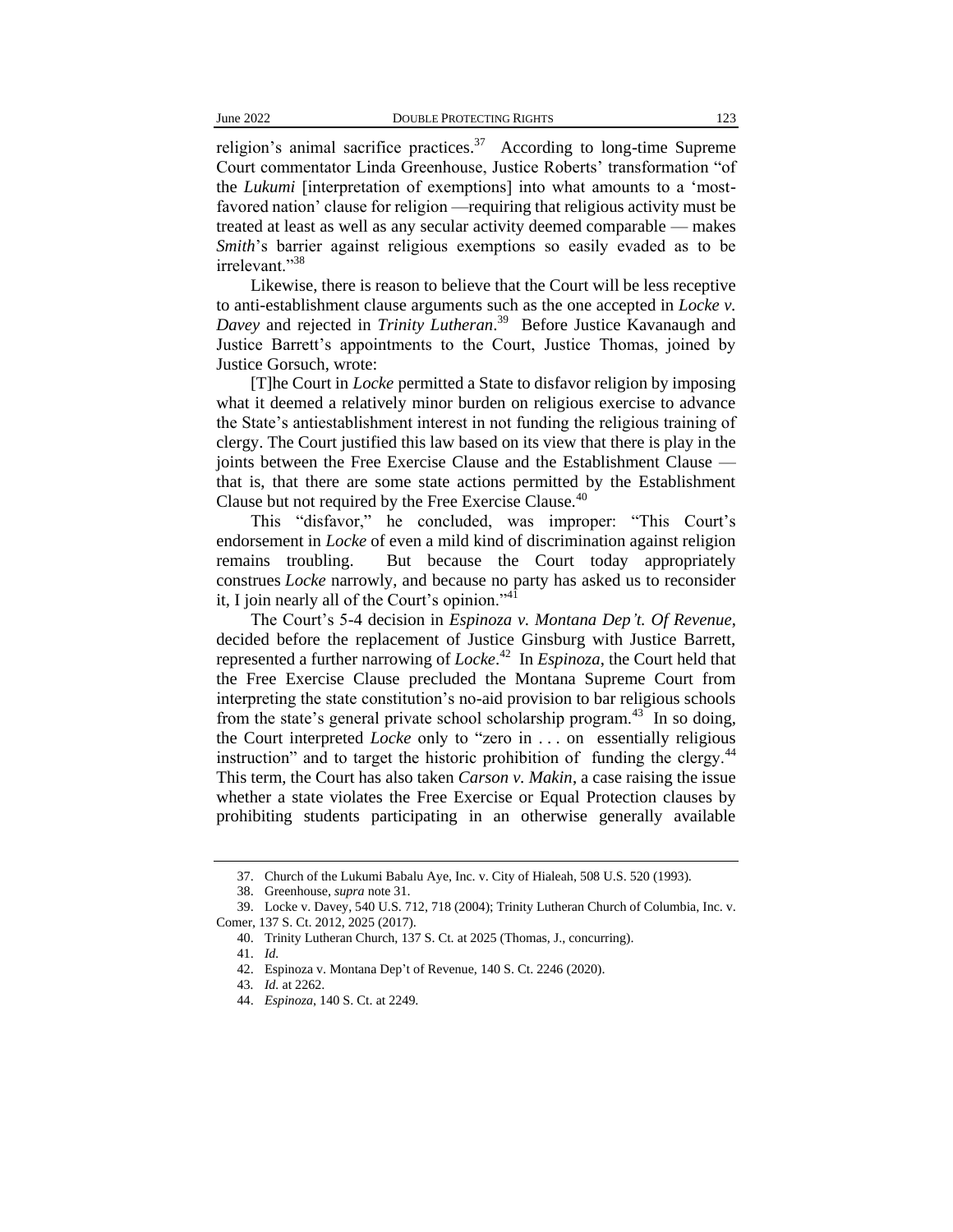student-aid program from using public tuition dollars to pay for schools that provide religious instruction.<sup>45</sup>

The Court thus appears poised to interpret the Free Exercise Clause more broadly and to interpret the anti-establishment prohibition even more narrowly, thereby shielding religious entities from government regulation that was previously allowed while also allowing them to receive state benefits they could previously have been denied. However, the potential reaction of state supreme courts to this major development in federal constitutional law is very different from the reaction under criminal procedure and criminal law. Here, unlike in criminal law and procedure, state constitutional reaction is quite limited, as demonstrated by *Espinoza*. Instead, the double enhancement of religious rights under the federal Constitution has an important narrowing effect on state constitutional law.

As I explained in a concurrence in *Caplan v. Acton*, a case involving whether state funds could be used to pay for the repair of stained glass windows in a church: "[o]ur analysis of the anti-aid amendment of the Massachusetts Constitution is tightly constrained by the United States Supreme Court's interpretation of the religion clauses of the First Amendment to the United States Constitution."<sup>46</sup> Even before the appointment of the new justices, the play in the joints and the limited state constitutional action or reaction that the Supreme Court allowed was very narrow. If the new majority on the Court does, as I expect, change the meaning or application of neutrality, and thereby increase the scope of the Free Exercise Clause protection and shrink its conception of what is permissibly prohibited under anti-establishment principles, state constitutional reaction under anti-aid amendments will be further confined.

Although involving federal statutory rather than federal constitutional rights, another 6-3 decision from last term, *Brnovich, Attorney General of Arizona, et al v. Democratic National Committee*, reveals a different area of the law where we can expect substantial state constitutional action and reaction.<sup>47</sup> In this case, the Supreme Court rejected challenges under §2 of the Voting Rights Act of 1965 (VRA) to aspects of the state's regulations governing precinct-based election-day voting and early mail-in voting.<sup>48</sup> In so doing, the Court narrowed the permissible basis of statutory challenges under the federal Voting Rights Act, over the vigorous objection of the three

<sup>45.</sup> Carson v. Makin, No. 20-1088 (U.S. argued on Dec. 8, 2021). *See* Petition for Writ of Certiorari, Carson v. Makin, No. 20-1088 (U.S. argued on Dec. 8, 2021), https://www.supremecourt.gov/DocketPDF/20/20-

<sup>1088/168134/20210204140045165</sup>\_Petition%20for%20Writ%20of%20Certiorari.pdf.

<sup>46.</sup> Caplan v. Town of Acton, 479 Mass. 69, 96–97 (2018) (Kafker, J., concurring) (citing Locke v. Dave[y, 540 U.S. 712,](https://apps.fastcase.com/research/Pages/CitationLookup.aspx?LT=1&ECF=%2c+540+U.S.+712) 718 [\(2004\),](https://apps.fastcase.com/research/Pages/CitationLookup.aspx?LT=1&ECF=158+L.Ed.2d+1+(2004)) and Trinity Lutheran Church of Columbia, Inc. v. Comer, [137 S. Ct. 2012,](https://apps.fastcase.com/research/Pages/CitationLookup.aspx?LT=1&ECF=137+S.Ct.+2012) [2019, 198 L.Ed.2d 551 \(2017\)\)](https://apps.fastcase.com/research/Pages/CitationLookup.aspx?LT=1&ECF=2019%2c+198+L.Ed.2d+551+(2017)).

<sup>47.</sup> Brnovich, Attorney General of Arizona v. Democratic National Committee, 141 S. Ct. 2321 (2021).

<sup>48.</sup> *Brnovich*, 141 S. Ct. at 2321.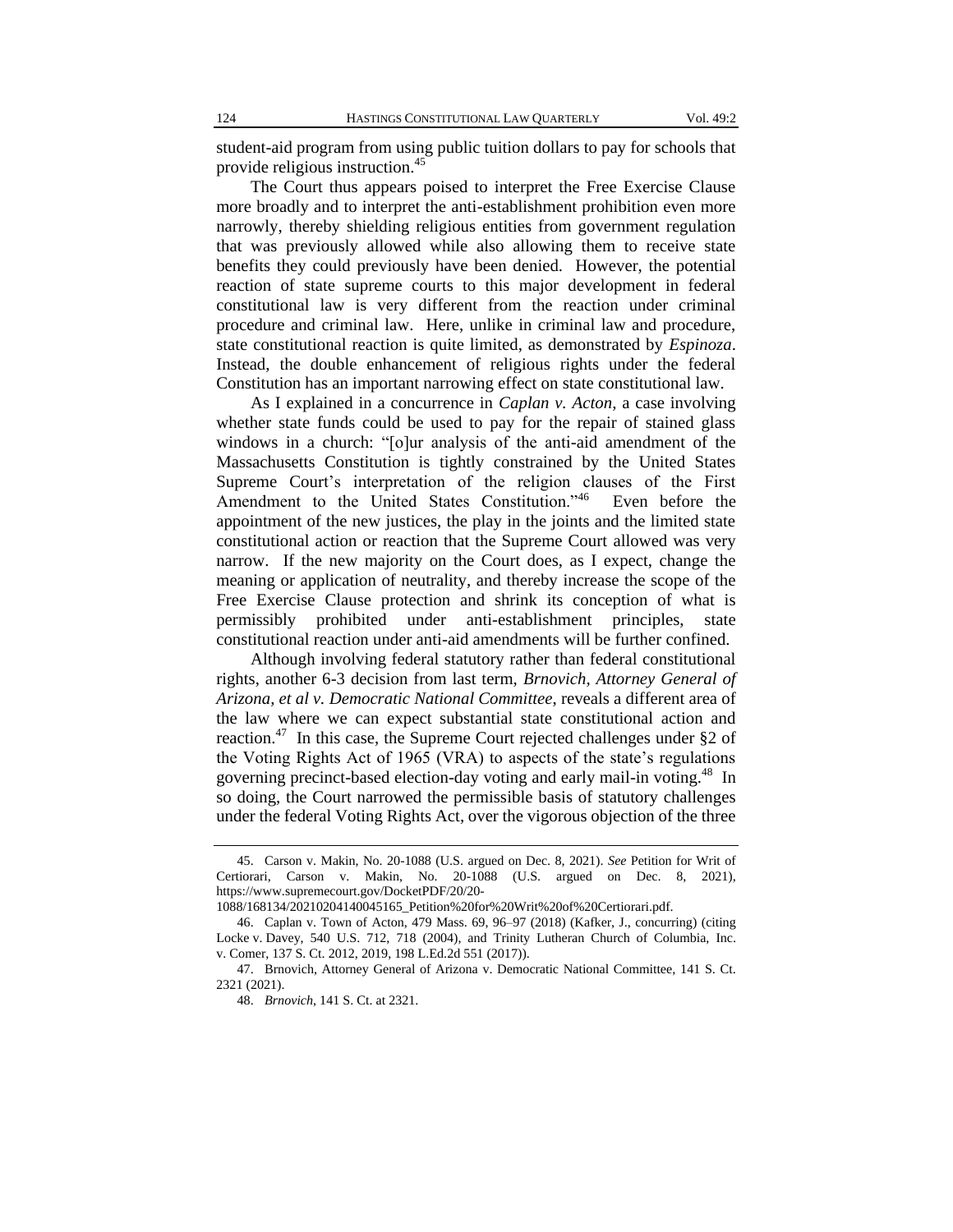dissenters. According to election law expert Professor Richard Hasen, the decision "severely weakened Section 2 of the Voting Rights Act as a tool to fight against laws that make it harder to register and vote."<sup>49</sup> Moreover, as Professor Hasen further explained:

When you couple this opinion with the 2008 ruling in the *Crawford* case, upholding Indiana's voter ID law against a Fourteenth Amendment equal protection challenge, [and] the 2013 ruling in *Shelby County* killing off the preclearance provision of the Voting Rights Act for states with a history of discrimination, . . . the conservative Supreme Court has taken away all the major available tools for going after voting restrictions.<sup>50</sup>

A tool that still exists, however, is a state constitutional law challenge to voting rights restrictions. Shrinking the projected scope of the federal Voting Rights Act does not limit state constitutional challenges to such restrictions. The same is true for the narrowing of federal constitutional protections. States can provide more protections under their own state constitutions to the right to vote.<sup>51</sup> Given the number of state statutes passed after the 2020 election restricting voting rights, this is likely to be a hotly contested area of state constitutional law.<sup>52</sup>

<sup>49.</sup> Rick Hasen, *Breaking and Analysis: Supreme Court on 6-3 Vote Rejects Voting Rights Act Section 2 Case in Brnovich Case—A Significant Weakening of Section 2*, ELECTION L. BLOG (July 1, 2021) https://electionlawblog.org/?p=123065.

<sup>50</sup>*. Id.*; *see* Shelby Cnty. v. Holder, 570 U.S. 529 (2013); Crawford v. Marion Cnty. Election Bd., 553 U.S. 181 (2008); *see also* Derek Miller, *Brnovich, Election-Law Tradeoffs, and the Limited Role of the Courts*, SCOTUSBLOG (July 6, 2021), https://www.scotusblog.com/2021/07/brnovich-election-law-tradeoffs-and-the-limited-role-ofthe-courts/ (predicting *Brnovich* will drive voting rights litigants to "some venue other than federal court").

<sup>51.</sup> Joshua A. Douglas, *The Right to Vote Under State Constitutions*, 67 VAND. L. REV. 89, 91–92 (2019) (rejecting lock-stepping state constitutional protections for voting and stating that "[a] renewed focus on the power of state constitutions provides the answer for how best to protect the fundamental right to vote"); *see also* Weinschenk v. State, 203 S.W.3d 201, 211–12 (Mo. 2006) (rejecting voter ID law by providing greater protection under the Missouri Constitution); Chelsea Collaborative v. Sec'y of the Commonwealth, 480 Mass. 27, 47 (2018) (Gants, J., concurring) ("However, because our Declaration of Rights is more protective of the right to vote than the Federal Constitution, I would adopt a version of that approach that is more protective than the Federal jurisprudence, applying strict scrutiny where a law imposes a substantial burden on the right to vote, and reviewing laws that impose lesser burdens under a sliding scale").

<sup>52.</sup> Relatedly, state supreme courts and state constitutions have played pivotal roles in disputes over redistricting. *See* Nick Corasaniti & Reed J. Epstein, *As Both Parties Gerrymander Furiously State Courts Block the Way*, N.Y. TIMES (Apr. 2, 2022), https://www.nytimes.com/2022/04/02/us/politics/congressional-maps-gerrymanderingmidterms.html. For example, the Ohio Supreme Court rejected electoral maps proposed by the Ohio Redistricting Commission three times in the two months leading up to the state's primary elections,

finding that the maps violate the Ohio Constitution's prohibition on gerrymandering. *See* Ohio Const., Article XI, Section 6(A); Michael Wines, *In Ohio, a Standoff Over Political Maps Threatens the Next Elections*, N.Y. TIMES (Mar. 17, 2022), https://www.nytimes.com/2022/03/17/us/politics/ohio-court-congress-maps.html. The North Carolina Supreme Court, invoking its state's constitution, also recently rejected electoral maps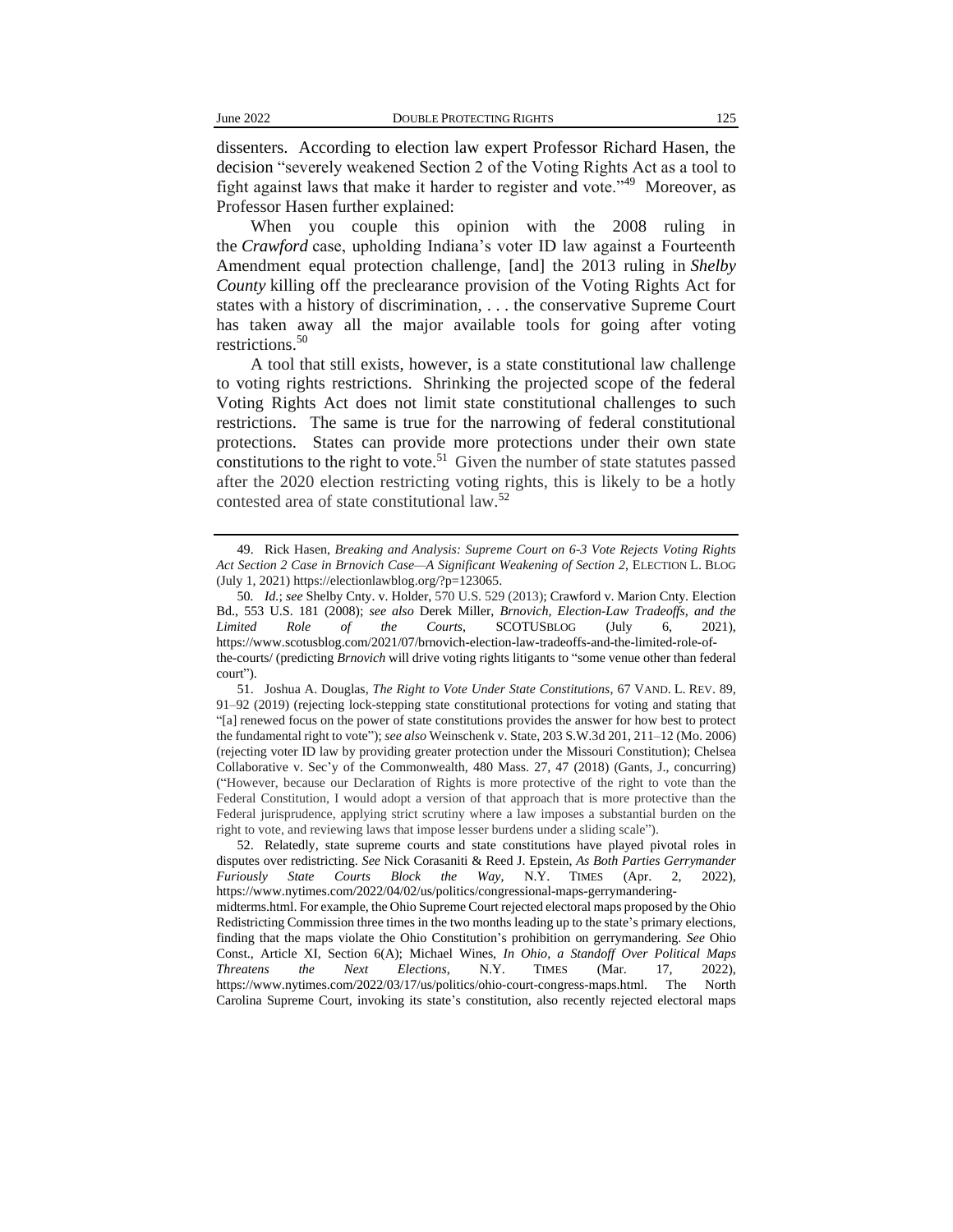We may also discern the new direction of the 6-3 majority from cert petitions allowed in areas of the law with existing 5-4 splits. One such area in which dramatic change is possible and expected is abortion rights. The Supreme Court has granted review and heard argument in a case—*Dobbs v. Jackson Women's Health Organization*—involving a ban on abortion at 15 weeks.<sup>53</sup> The case provides a vehicle through which the framework, established by *Roe v. Wade* and *Planned Parenthood v. Casey*, which has often depended on 5-4 votes, could be reconsidered.<sup>54</sup> As Linda Greenhouse recently wrote about that case: "Permitting a state to ban abortion at 15 weeks—or at six, as in Texas, or at just about any old time, as in a new Arkansas law that purports to ban nearly all abortions and that was temporarily blocked last week by a federal district judge—this is inconsistent with nearly 50 years of Supreme Court jurisprudence."<sup>55</sup> Nonetheless, as the commentators have all recognized, the replacement of Justice Ginsburg with Justice Barrett "has flipped the Court on abortion, at least to some extent."<sup>56</sup> The leaked draft decision of the court in *Dobbs* by Justice Samuel Alito certainly provides strong support for, if not confirmation of, the prediction that *Roe* will be overturned.<sup>57</sup>

How the Court ultimately decides such a case will define the scope of potential state constitutional reaction. The Court may reverse *Roe* and its progeny but still leave the states free to provide such protections, including under their state constitutions. The leaked draft decision by Justice Alito expressly states that the decision regarding abortion should be left to elected

drawn by its state legislature. *See North Carolina's Supreme Court strikes down redistricting maps that gave GOP an edge*, NPR (Feb. 5, 2022), https://www.npr.org/2022/02/05/1078481564/northcarolina-redistricting. Voting *Laws Round-Up: July 2021*, BRENNAN CENTER FOR JUSTICE (July 22, 2021), https://www.brennancenter.org/our-work/research-reports/voting-laws-roundup-july-2021 (describing 30 new more restrictive voting laws passed by 18 states).

<sup>53.</sup> Dobbs v. Jackson Women's Health Org., (No. 19-1392) (U.S. argued on Dec. 1, 2021).

<sup>54.</sup> Roe v. Wade, 410 U.S. 113 (1973); Planned Parenthood of Southeastern Pennsylvania v. Casey, 505 U.S. 833 (1992).

<sup>55.</sup> Linda Greenhouse, *Mississippi Explains All on Abortion*, N.Y. TIMES (July 29, 2021) https:/www.nytimes.com/2021/07/29/opinion/Mississippi-abortion-supreme-court.html.

 <sup>56.</sup> *Id.*; *see also* Amy Howe, Court to Weigh in on Mississippi Abortion Ban Intend to Challenge Roe v. Wade, SCOTUSBLOG (May 17, 2021), https://www.scotusblog.com/2021/05/court-to-weigh-in-on-mississippi-abortion-ban-intended-tochallenge-roe-v-wade/; Amy Davidson Sorkin, *The Unique Dangers of the Supreme Court's Decision to Hear a Mississippi Abortion Case*, THE NEW YORKER (May 30, 2021), https://www.newyorker.com/magazine/2021/06/07/the-unique-dangers-of-the-supreme-courtsdecision-to-hear-a-mississippi-abortion-case ("It's a good bet that Barrett, [Neil Gorsuch,](https://www.newyorker.com/tag/neil-gorsuch) and [Brett](https://www.newyorker.com/tag/brett-kavanaugh)  [Kavanaugh—](https://www.newyorker.com/tag/brett-kavanaugh)the Trump trio—along with Samuel Alito and [Clarence Thomas,](https://www.newyorker.com/culture/essay/clarence-thomass-radical-vision-of-race) will try to severely limit reproductive rights"). The Supreme Court's decision not to enjoin the Texas abortion law S.B.8, which bans abortions if the physician detects a fetal heartbeat and allows private citizen enforcement, lends further support to those who predict a change in *Roe*. *See* Whole Woman's Health v. Jackson, 141 S. Ct. 2494 (2021).

 <sup>57.</sup> *See* Dobbs v. Jackson Women's Health Org., No. 19-1392, draft op. at 5–6 (Feb. 2022 draft); Josh Gerstein & Alexander Ward, *Supreme Court has voted to overturn abortion rights, draft opinion shows*, POLITICO (May 2, 2022).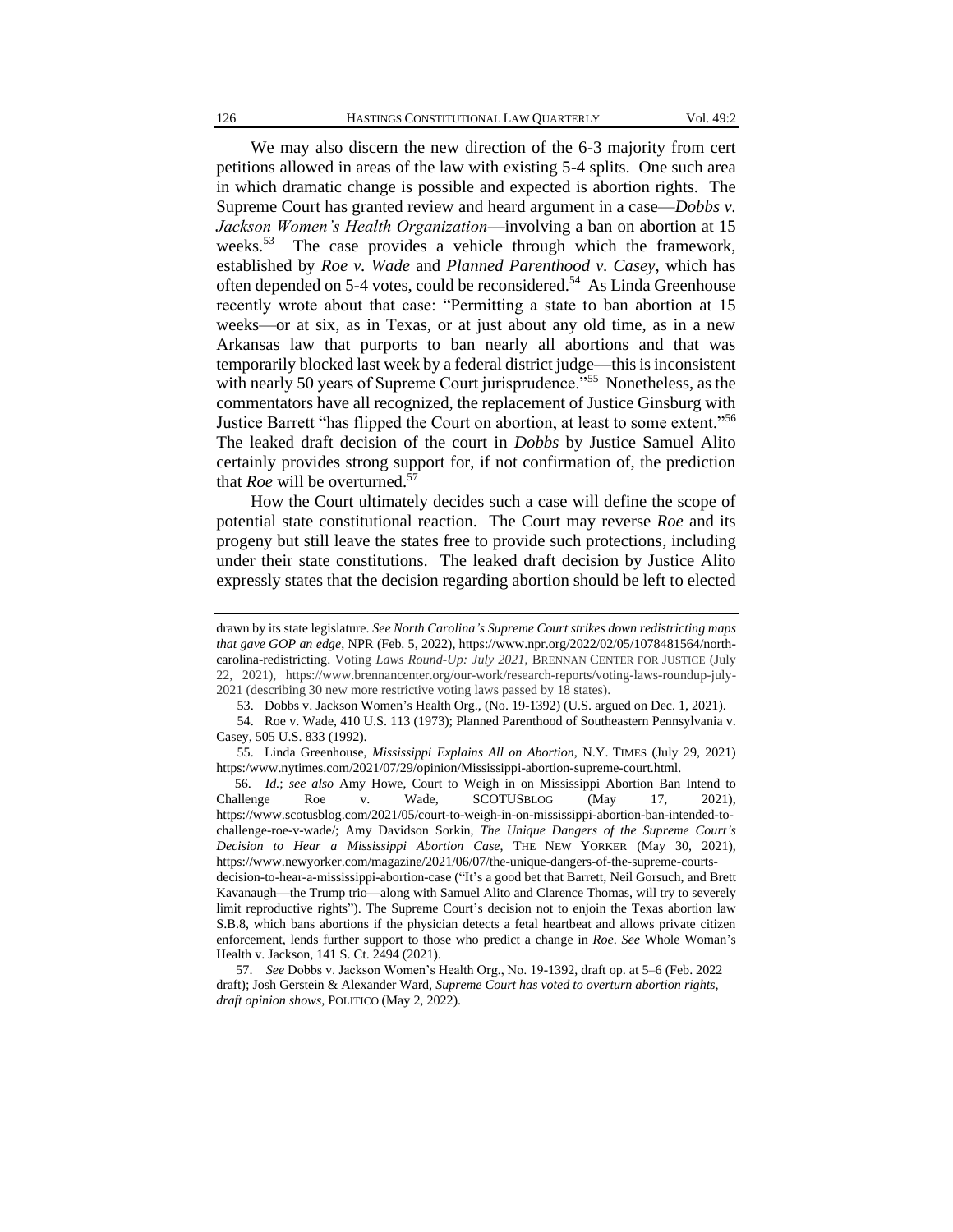representatives and the people themselves.<sup>58</sup> Many states already have such double constitutional protections in place or would consider state constitutional protection if federal constitutional protection is removed. <sup>59</sup> Alternatively, the new Supreme Court could issue a decision redefining when life begins and when abortion is precluded under the federal Constitution, thereby dramatically limiting freedom of protection of a woman's right to an abortion under state constitutions. The leaked decision does not appear to go this far. $60$ 

The Court has also granted certiorari and heard argument in a Second Amendment case which may reveal the direction of the new majority in this contested area of constitutional law. In *New York Rifle & Pistol Ass'n v. Bruen*, the Court will consider whether the "denial of petitioners' applications for concealed-carry licenses for self-defense violated the Second Amendment."<sup>61</sup> The state constitutional reaction here will also be interesting to watch, particularly if the Court provides greater protection of Second Amendment rights. There are indications that is a real possibility, notably Justice Barrett's dissenting opinion on the Seventh Circuit in *Kanter v. Barr*, which restricted the type of felonies that can justify a limitation on the right to bear arms. $62$  State courts that have historically been more receptive to gun regulations cannot turn to state constitutions to protect such regulation. State constitutions can only provide greater protections of gun owners' rights, not less. If, however, the Supreme Court rejects expanded protections or proceeds incrementally, state courts interested in expanding gun-owners' rights are free to interpret analogous provisions in their state

 <sup>58.</sup> *Dobbs*, draft. op. at 6, 34–35.

 <sup>59.</sup> *E.g.*, Valley Hosp. Ass'n, Inc. v. Mat-Su Coal. for Choice, 948 P.2d 963, 969 (Alaska 1997); Comm. To Defend Reprod. Rts. v. Myers, 29 Cal. 3d 252, 262 (1981) (citing People v. Belous, 71 Cal.2d 954, 80 (1969) as first recognition of constitutional right of procreative choice); Renee B. v. Fla. Agency for Health Care Admin., 790 So. 2d 1036, 1041 (Fla. 2001); Moe v. Sec'y of Admin. & Fin., 382 Mass. 629 (1981); Women of State of Minn. by Doe v. Gomez, 542 N.W.2d 17, 27 (Minn. 1995); Armstrong v. State, 1999 MT 261, ¶ 39, (Mont. 1999) *Right to Choose v. Byrne*, 91 N.J. 287, 305 (N.J. 1982). *See also* Linda J. Wharton, *Roe at Thirty-Six and Beyond: Enhancing Protection for Abortion Rights Through State Constitutions*, 15 WM. & MARY J. WOMEN & L. 469 (2009); Kathryn Kolbert & David H. Gans, *Responding to Planned Parenthood v. Casey: Establishing Neutrality Principles in State Constitutional Law*, 66 TEMP. L. REV. 1151, 1160 (1993); Kimberley A. Chaput, *Abortion Rights Under State Constitutions: Fighting the Abortion War in the State Courts*, 70 OR. L. REV. 593 (1991).

60. *See Dobbs*, draft. op. at 29 ("our decision is not based on any view about when a State should regard pre-natal life as having rights or legally cognizable interests"); *but compare id*. at 32 ("What sharply distinguishes the abortion right from [other rights we have recognized based on privacy or autonomy] is . . . [a]bortion destroys . . . 'potential life' and what the law at issue in this case regards as the life of an 'unborn human being'").

<sup>61.</sup> New York State Rifle & Pistol Ass'n, Inc. v. Bruen, No. 20-843 (U.S. argued on Nov. 3, 2021).

<sup>62.</sup> *Kanter*, 919 F.3d 437, 451 (7th Cir. 2019) (Barrett, J., dissenting).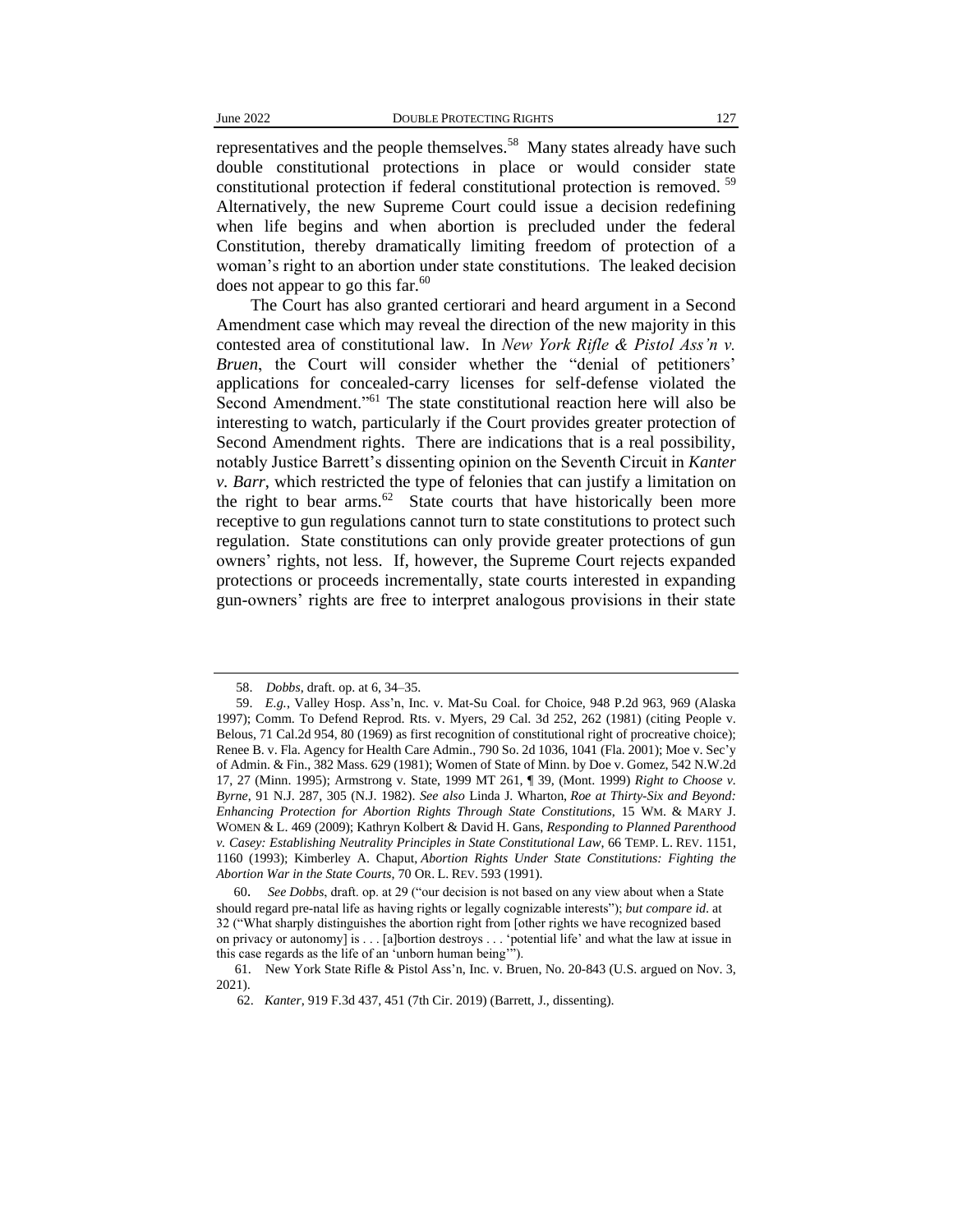constitutions to provide greater protections. $63$  This will be a fascinating area of law to watch as there appears to be a divide on the U.S. Supreme Court within the six-justice majority between the incrementalists and those calling for more radical change.<sup>64</sup>

Finally, there are areas of law where the new majority has signaled it intends to make significant changes in federal constitutional law but where there is no incorporation of these rights or concepts, and thus no impact on state constitutional interpretation. A good example is separation of powers and *Auer* and *Chevron* deference.<sup>65</sup> As Justice Oliver Wendell Holmes explained, "[w]e shall assume that when, as here, as state constitution sees

<sup>63.</sup> One area of divergence could be the ability of convicted felons to possess firearms. If the Supreme Court does not adopt the position espoused in Justice Barrett's dissent in *Kanter*, state courts could do so under their own constitutions. *See Kanter*, 919 F.3d 437, 451 (7th Cir. 2019) (Barrett, J., dissenting). *Compare* Britt v. State, 681 S.E.2d 320, 323 (N.C. 2009) (holding that a law prohibiting felons from possessing firearms violates the North Carolina Constitution as applied to plaintiff) *with* D.C. v. Heller, 554 U.S. 570, 626 (2008) (stating that "nothing in our opinion should be taken to cast doubt on longstanding prohibitions on the possession of fire-arms by felons"). Another area could be the ability of individuals to possess certain types of firearms, such as assault rifles or automatic weapons. *Compare* Heller v. Dist. of Columbia ("Heller II"), 670 F.3d 1244, 1269 (D.C. Cir. 2011) (Kavanaugh, J., dissenting) (D.C. ban on semi-automatic rifles is unconstitutional) and Miller v. Bonta, 2021 WL 2284132 (S.D. Cal. June 4, 2021) (California's assault weapons ban violates the Second Amendment.) *with* Kolbe v. Hogan, 849 F.3d 114, 121 (4th Cir. 2017) (en banc) (ban on assault weapons and large capacity magazines does not violate Second Amendment); New York State Rifle & Pistol Ass'n v. Cuomo, 804 F.3d 242, 247 (2d Cir. 2015) (NY bans on semiautomatic assault weapons and large-capacity magazines do not violate Second Amendment); Friedman v. City of Highland Park, 784 F.3d 406, 412 (7th Cir. 2015) (affirming decision rejecting Second Amendment challenge to ban on assault weapons and large capacity magazines). *See also* Fyock v. Sunnyvale, 779 F.3d 991 (9th Cir. 2015) (affirming decision that plaintiffs were not likely to succeed on merits of claim that ban on large capacity magazines violated Second Amendment). For a case expressly applying the new judicial federalism to gun rights, see Arnold v. City of Cleveland, 616 N.E.2d 163 (Ohio 1993). *See also* Eugene Volokh, *State Constitutional Rights of Self-defense and Defense of Property*, 11 TEX. REV. L. & POL. 3999 (2007); STEPHEN P. HALBROOK, A RIGHT TO BEAR ARMS: STATE AND FEDERAL BILLS OF RIGHTS AND CONSTITUTIONAL GUARANTEES (Praeger 1989); Stephen R. McCallister, *Individual Rights Under a System of Dual Sovereignty: The Right to Keep and Bear Arms*, 59 KAN. L. REV. 867 (2011).

<sup>64.</sup> *See* Adam Liptak, *A Supreme Court Term Marked by a Conservative Majority in Flux*, N.Y. TIMES (July 2, 2021), https://www.nytimes.com/2021/07/02/us/supreme-court-conservativevoting-rights.html. *But see* Linda Greenhouse, *Mississippi Explains All on Abortion*, N.Y. TIMES (July 29, 2021), https://www.nytimes.com/2021/07/29/opinion/mississippi-abortion-supremecourt.html (describing scholarly commentary suggesting Chief Justice Roberts is attracted to "stealth overruling," that is "decisions that undermine a precedent to the point of collapse without actually pushing it over the edge"). *See also* Greenhouse, *supra* note 31 (discussing *Fulton* as essentially overruling *Smith*); David Rivkin and Andrew Grossman, *A Cautiously Conservative Supreme Court*, WALL ST. J. (July 1, 2021), https://www.wsj.com/articles/a-cautiouslyconservative-supreme-court-11625164373.

<sup>65.</sup> Auer v. Robbins, 519 U.S. 452, 462 (1997); Chevron U.S.A. Inc. v. Nat. Res. Def. Council, Inc., 467 U.S. 837 (1984). *See also* Baldwin v. United States, 140 S. Ct. 690 (2020) (Thomas, J., dissenting from denial of certiorari)*;* Gundy v. United States*,* 139 S. Ct. 2116 (2019); Kisor v. Wilkie, 139 S. Ct. 2400, 2425, 2448 (2019) (Gorsuch & Kavanaugh, JJ., concurring).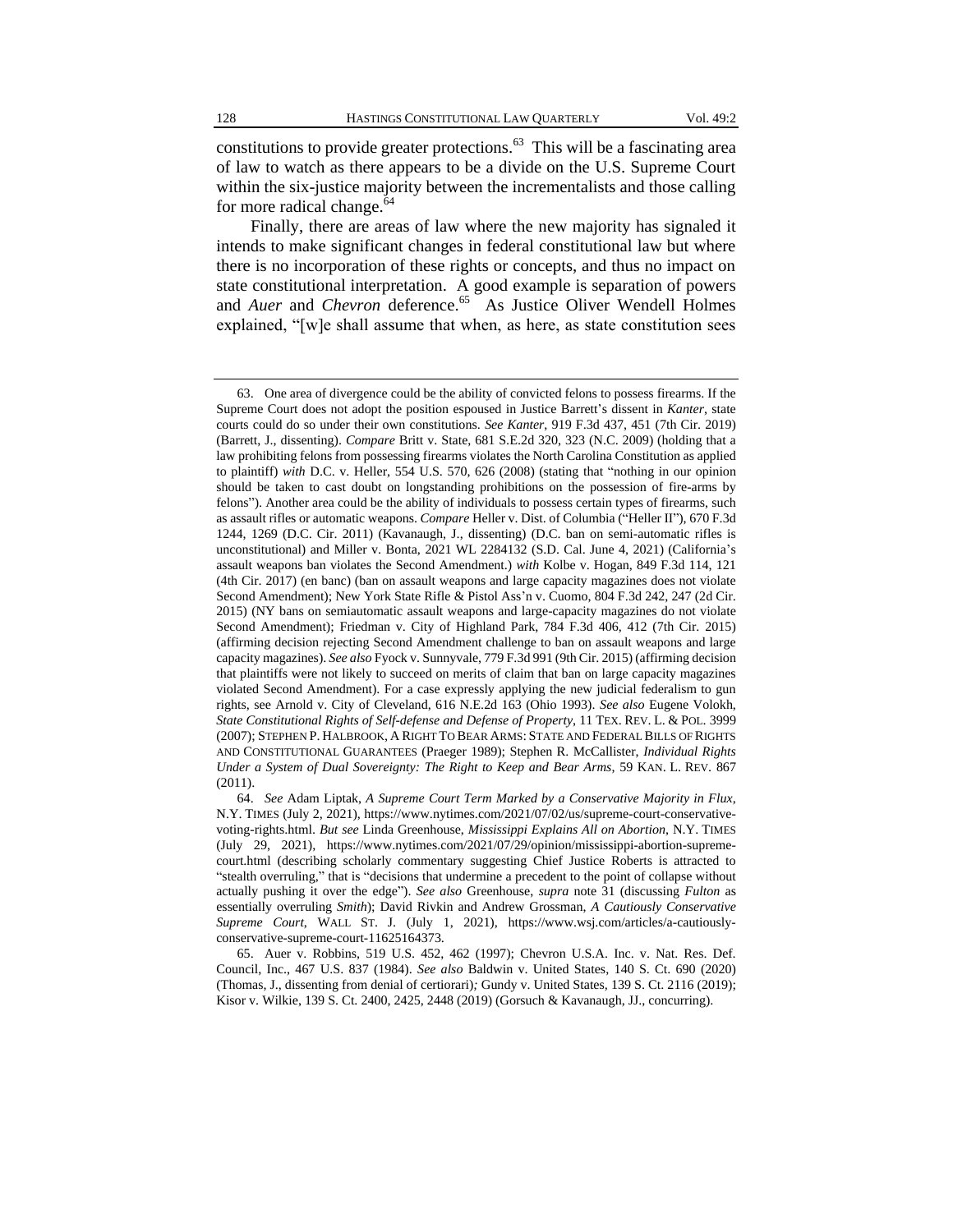fit to unite legislative and judicial powers in a single hand, there is nothing to hinder, so far as the Constitution of the United States is concerned."<sup>66</sup>

A number of the justices in the new majority have concerns that delegation or deference to administrative agencies' interpretation of their own regulations or statutes violates the federal constitution's separation of powers.<sup>67</sup> *Auer* deference, that is deference to agency interpretation of its own regulations, narrowly survived a challenge in *Kisor*, over the vigorous objections of Justices Gorsuch and Kavanaugh.<sup>68</sup> In upholding Auer deference, the Chief Justice distinguished *Chevron* deference, that is deference to agency interpretation of federal statutes, suggesting that such deference may be more vulnerable to decision by the new majority.<sup>69</sup> State courts interpreting state constitutional and administrative law, however, are free to define their own state separation of powers and deference to administrative agencies. $70$ 

#### **II. The Past is Prologue: The Burger Court and the Brennan Article**

In evaluating the likely reaction of state supreme courts to revisions and particularly retrenchments in federal constitutional law by the new U.S. Supreme Court majority, there is a useful analogy. In another politically polarized era, President Nixon appointed four justices to the Supreme Court who he believed would reverse or revise decisions of the Warren Court with

<sup>66.</sup> Prentis v. Atl. Coast Line Co., 211 U.S. 210, 255 (1908). *See also* Robert Shapiro, *Contingency and Universalism in State Separation of Powers Discourse*, 4 ROGER WILLIAMS U. L. REV. 79, 90–92 (1998) ("Unlike federal individual rights precedent, federal separation of powers doctrine does not apply to the states"); ROBERT WILLIAMS, THE LAW OF AMERICAN CONSTITUTIONS 240 (2009).

<sup>67.</sup> Cass Sunstein, *What's at Stake in a New Supreme Court*, BOSTON GLOBE (Sept. 19, 2020), https://www.bostonglobe.com/2020/09/19/opinion/whats-stake-new-supreme-court/ (contending that "[t]he modern regulatory state would be in serious jeopardy [with a third conservative appointment by President Trump]. A more conservative court might revive the 'nondelegation doctrine,' which forbids Congress from granting a lot of discretion to regulators, such as the EPA and the Department of Transportation.").

<sup>68.</sup> Kisor v. Wilkie, 139 S. Ct. 2400 (2019).

<sup>69.</sup> *Id.* at 2424–25 (Roberts, C.J., concurring). *Chevron*'s vulnerability was on display at oral argument for American Hospital Ass'n v. Becerra, No. 20-1114 (U.S. argued on Nov. 30, 2021). During argument Justices Thomas and Alito asked outright if *Chevron* should be overturned, and Justices Gorsuch and Barrett each suggested that the statutory ambiguity at issue could be resolved by applying traditional tools of interpretation, without *Chevron* deference. *See* Richard A. Epstein & Mario Loyola, *The Supreme Court's Chance to Rein in the Regulatory State*, WALL ST. J. (Dec. 7, 2021), https://www.wsj.com/articles/the-supreme-court-chance-to-rein-in-federal-agencypower-chevron-deference-gorsuch-barrett-11638888240.

<sup>70</sup>*. See* DeCosmo v. Blue Tarp Redevelopment, LLC, 487 Mass. 690, 698–700 & n.22 (2021) (explaining similarities and differences between United States Supreme Court and Massachusetts Supreme Judicial Court's deference analyses).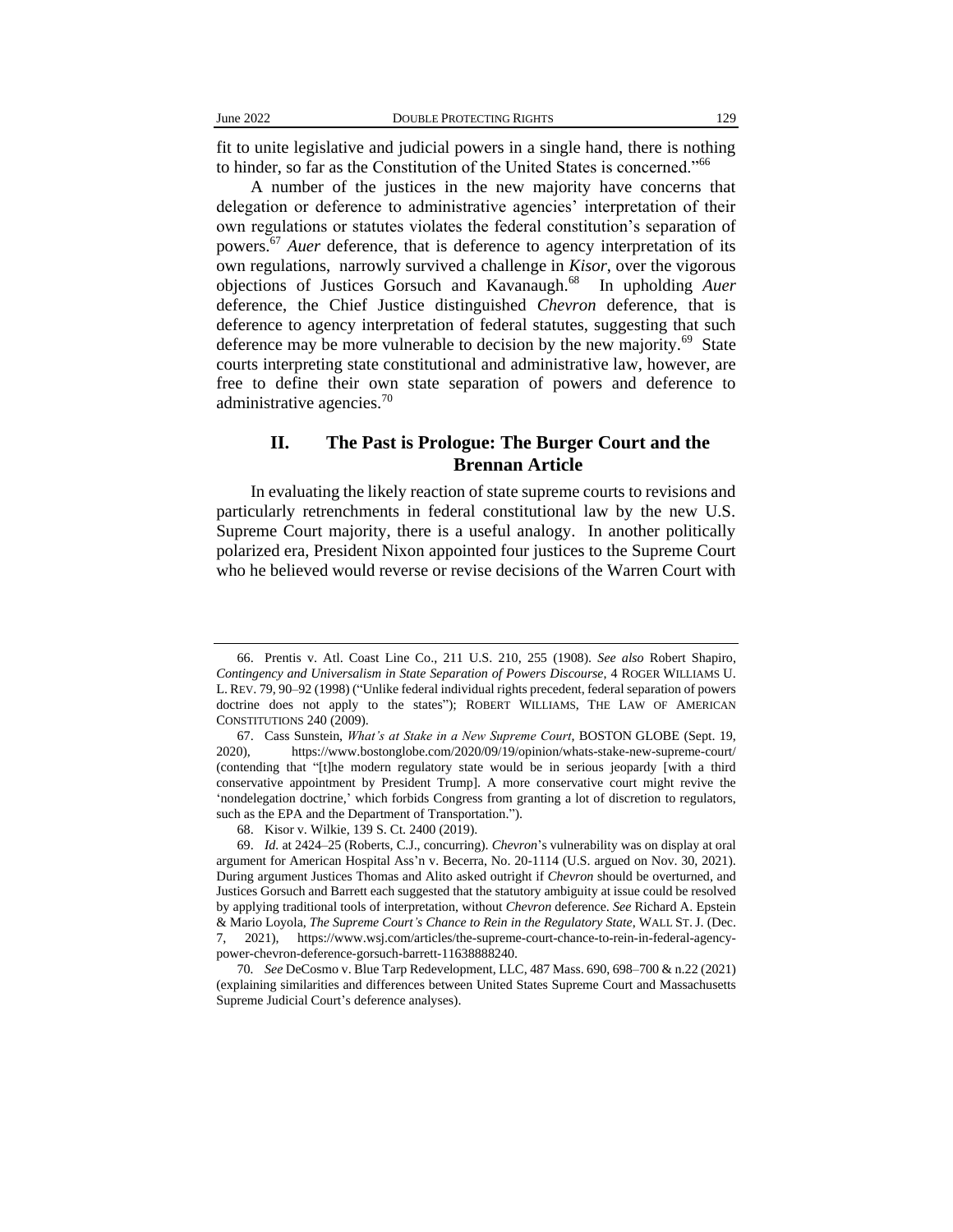which he disagreed.<sup>71</sup> The Burger Court was indeed more conservative (or at least less expansive in its interpretation of federal constitutional rights) than its predecessor, although not as conservative as the President appointing them might have expected.<sup>72</sup> The Burger Court's decisions produced a state constitutional reaction, first and foremost from their dissenting colleague, William Brennan. Brennan wrote a famous law review article in 1977 emphasizing that "our federal system provides a double source of protections for the rights of our citizens" and that therefore the decisions of the Supreme Court "are not and should not be dispositive of questions regarding rights guaranteed by counterpart provisions of state law."<sup>73</sup> He then went even further, contending that the "manifest purpose of state courts" interpreting state constitutions "is to expand constitutional protections," and he called upon them to do so, particularly in the face of what he described as "doorclosing decisions" that expressly rely on federalism as a justification to limit federal constitutional protections.<sup>74</sup> This call to action, described as the magna carta of state constitutional law by Stanley Pollack, an influential New Jersey State Supreme Court justice, set off a reaction by state supreme courts.<sup>75</sup> A decade later, Justice Brennan would describe the "rediscovery by state supreme courts of the broader protections afforded their own citizens by their state constitutions [as] probably the most important development in constitutional jurisprudence of our times."<sup>76</sup>

Other commentators were more measured. They criticized Justice Brennan's constitutional analysis as overly politicized.<sup>77</sup> They also

<sup>71.</sup> Williams*, supra* note 1, at 954 (citing John Kincaid, *Foreword: The New Federalism Context of the New Judicial Federalism*, 26 RUTGERS L.J. 913, 915 (1995)).

<sup>72.</sup> Williams, *supra* note 1. This is certainly a possibility for the new Roberts court, although the selection and appointment process for the federal judiciary has clearly been transformed to be more predictive of judicial philosophy. Mark Sherman, Kevin Freking, & Matthew Daly, *Trump's Court Appointments Will Leave Decades-Long Imprint*, AP NEWS (Dec. 26, 2020), https://apnews.com/article/joe-biden-donald-trump-judiciary-coronavirus-pandemic-us-supremecourt-c37607c9987888058d3d0650eea125cd; Andrea Restuccia & Michael C. Bender, *Trump's Supreme Court Nomination Strategy Steered by White House Counsel, Others*, WALL ST. J. (Sept. 19, 2020).

<sup>73.</sup> Brennan, *supra* note 2, at 502.

<sup>74</sup>*. Id.* at 503. Robert F. Williams, *In the Supreme Court's Shadow: Legitimacy of State Rejection of Supreme Court Reasoning and Result*, 35 S.C. L. REV. 353, 396 (1984) (discussing "federalism concerns," the reluctance of Supreme Court judges to apply a uniform national mandate to a diverse group of state governments).

<sup>75</sup>*. See also* Judith S. Kaye, *State Courts at the Dawn of a New Century: Common Law Courts Reading Statutes and Constitutions*, 70 N.Y.U. L. REV. 1, 11–12 (1995) (Chief Justice of New York Court of Appeals explains "I still remember the excitement those stirring words generated. Many of us had grown so federalized, so accustomed to the Supreme Court of the United States as the fount of constitutional wisdom, that we barely remembered that our state even had a constitution.").

<sup>76.</sup> Justice William J. Brennan, Jr., *Color-Blind - Creed-Blind - Status-Blind - Sex-Blind*, 14 HUM. RTS. 30, 37 (Winter 1987).

<sup>77.</sup> Paul M. Bator, *The State Courts and Federal Constitutional Litigation*, 22 WM. & MARY L. REV. 605, 605 n.1 (1981); *see* Ronald K.L. Collins, *Reliance on State Constitutions—Away from a Reactionary Approach*, 9 HASTINGS CONST. L.Q. 1, 2 (1981) (criticizing state courts' treatment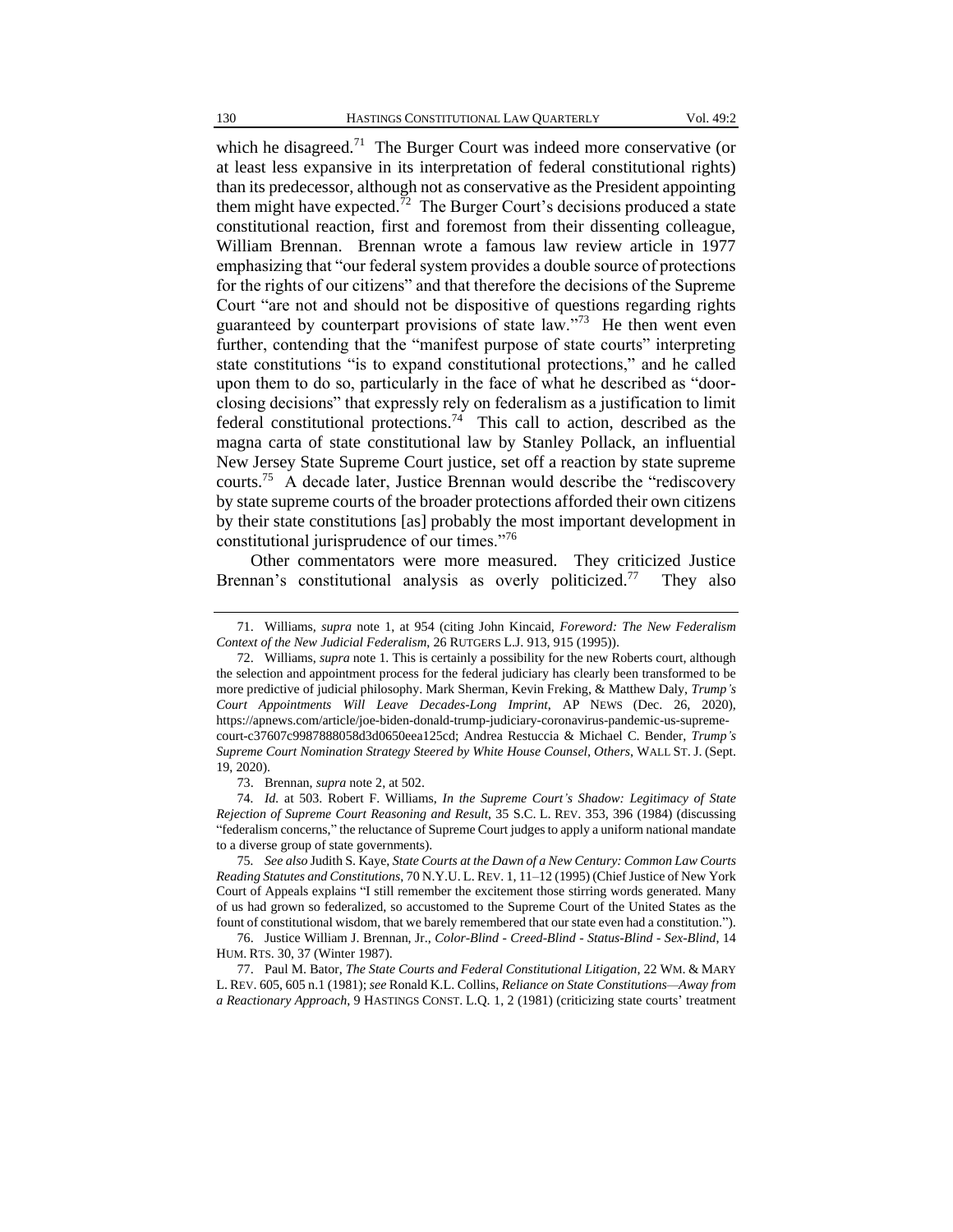recognized that many busy state courts chose to interpret their constitutions in lock-step with the Supreme Court, and even those that did not do so would, for reasons that were not always well-considered, pick and choose when to depart and when to follow the Court, thus avoiding the development of a coherent approach to state constitutional interpretation of analogous provisions.<sup>78</sup> Indeed, it was often difficult to tell whether a state supreme court was relying on the federal or state constitution when deciding difficult constitutional questions, particularly when addressing the rights of criminal defendants. This lack of clarity, and the result-oriented, "grab bag" aspect of state constitutional interpretation by state supreme courts was described by critics like Professor James Gardner as a failed discourse.<sup>79</sup> or by those less harsh, as "a rather modest" contribution to American Constitutional law.<sup>80</sup> State supreme courts, or at least individual justices, periodically attempted to define, and even fully conceptualize, the basis of their approach to state constitutional interpretation. $81$  But, as the commentators explained, state courts continued to defer or default to federal constitutional interpretation when interpreting their own state constitutions. $82$ 

The U.S. Supreme Court's response to the lack of clarity was *Michigan v. Long*, a case exploring the adequate and independent state ground of

80. Daniel B. Rodriguez, *State Constitutional Theory and Its Prospects*, 28 N.M. L. REV. 271, 271 (1998).

of state constitutions as "little more than a handy grab bag filled with a bevy of clauses that may be exploited in order to circumvent disfavored United States Supreme Court decisions"); Earl M. Maltz, *False Prophet—Justice Brennan and the Theory of State Constitutional Law*, 15 HASTINGS CONST. L.Q. 429, 434 (1988).

<sup>78.</sup> *See* James A. Gardner, *Justice Brennan and the Foundations of Human Rights Federalism*, 77 OHIO ST. L.J. 355, 374, 389 (2016). *See also* Williams*, supra* note 1, at 974 ("Gardner points out that still the majority of state-court rights decisions do not diverge from federal standards.").

<sup>79.</sup> Gardner, *supra* note 2.

<sup>81</sup>*. See generally* Justice Hans Linde's opinions and articles, including Hans Linde, *E Pluribus—Constitutional Theory and State Courts*, 18 GA. L. REV. 165, 179 (1984); *see also* State v. Kennedy, 295 Or. 260 (1983); Honorable Chief Justice Herbert P. Wilkins, *Remarks of Chief Justice Herbert P. Wilkins to Students at New England School of Law on March 27, 1997*, 31 NEW ENG. L. REV. 1205, 1213 (1997); Roderick Ireland, *How We Do it in Massachusetts: An Overview of How the Massachusetts Supreme Judicial Court Has Interpreted its State Constitution to Address Contemporary Legal Issues*, 38 VAL. U. L. REV. 405 (2003–2004).

<sup>82.</sup> Joseph Blocher, *Reverse Incorporation of State Constitutional Law*, 84 S. CAL. L. REV. 323, 339 n.80 (2011) ("To this day, most state courts adopt federal constitutional law as their own"). *See* JAMES GARDNER, INTERPRETING STATE CONSTITUTIONS: A JURISPRUDENCE OF FUNCTION IN A FEDERAL SYSTEM 14 (2005). ("Notwithstanding a considerable and still-growing literature criticizing the way state courts interpret state constitutions, most state court today continue to employ the same basic approach; they routinely begin and end their analysis by adopting rules of decision developed by the U.S. Supreme Court for use under the U.S. Constitution; engage in no meaningful independent analysis of the state constitution; and offer little in the way of explanation for their actions. From time to time, the bolder of the state courts may reach a result that differs from one reached under the federal Constitution, but in a way that suggests the result was dictated by the state court's disagreement with the federal outcome.").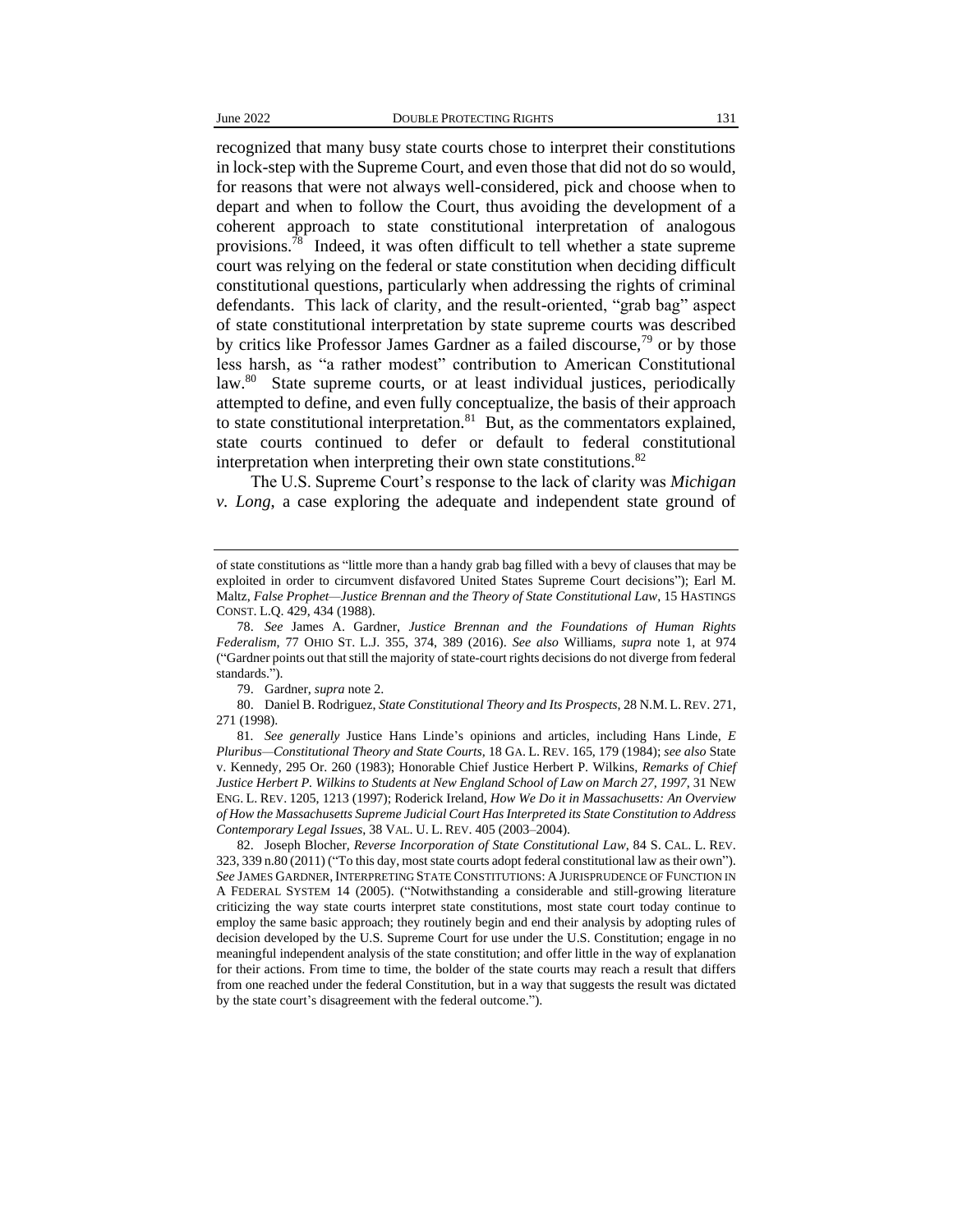decision doctrine.<sup>83</sup> As the Court explained, "[r]espect for the independence of state courts, as well as avoidance of rendering advisory opinions, have been the cornerstones of this Court's refusal to decide cases where there is an adequate and independent state ground."<sup>84</sup> In applying this doctrine in *Long*, however, the Court added a controversial presumption. In a case in which "the [state] court below referred twice to the state constitution in its opinion, but otherwise relied exclusively on federal law"<sup>85</sup> the Supreme Court held:

Accordingly, when as in this case, a state court decision fairly appears to rest primarily on federal law, or to be interwoven with the federal law, and when the adequacy and independence of any possible state ground is not clear from the face of the opinion, we will accept as the most reasonable explanation that the state court decided the case the way it did because it believed that federal law required it to do so.<sup>86</sup>

The Court also recommended a solution to avoid such review by the Supreme Court: "If a state court chooses merely to rely on federal precedents as it would on the precedents of all other jurisdictions then it need only make clear by a plain statement in its judgment or opinion that the federal cases are being used only for the purpose of guidance."<sup>87</sup> Despite this warning and direction, extensive surveys of state constitutional law decisions taken in 1988 and 2003, and more recent commentary by experts in the field, concluded that "few states have adopted a consistent way of communicating the bases for their constitutional decisions."<sup>88</sup>

Since Justice Brennan's article and the state constitutional reaction it generated, a significant amount of scholarship evaluated this new judicial federalism. The legitimacy of the default or lock-step approach and the various bases for independent state constitutional interpretation, particularly the need to identify distinctive state traditions, were put under a microscope by thoughtful commentators, including Oregon Supreme Court Justice Hans

<sup>83.</sup> Michigan v. Long, 463 U.S. 1032 (1983).

<sup>84.</sup> *Id.* at 1040.

<sup>85</sup>*. Long*, 463 U.S. at 1040.

<sup>86.</sup> *Long*, 463 U.S. at 1032–33.

<sup>87</sup>*. Id.* at 1041.

<sup>88.</sup> Felicia A. Rosenfield, *Fulfilling the Goals of Michigan v. Long: The State Court Reaction*, 56 FORDHAM L. REV. 1041, 1068 (1988). *See* Matthew G. Simon, *Revisiting Michigan v. Long After Twenty Years*, 66 ALBANY L. REV. 969, 970 (2003); FRIEDMAN & WILLIAMS, STATE CONSTITUTIONAL LAW: CASES AND MATERIALS 274 (5th ed. 2015). *See also* Williams*, supra* note 1, at 959 ("What we have seen over the years, however, is that many state courts still do not utilize this clear advice.").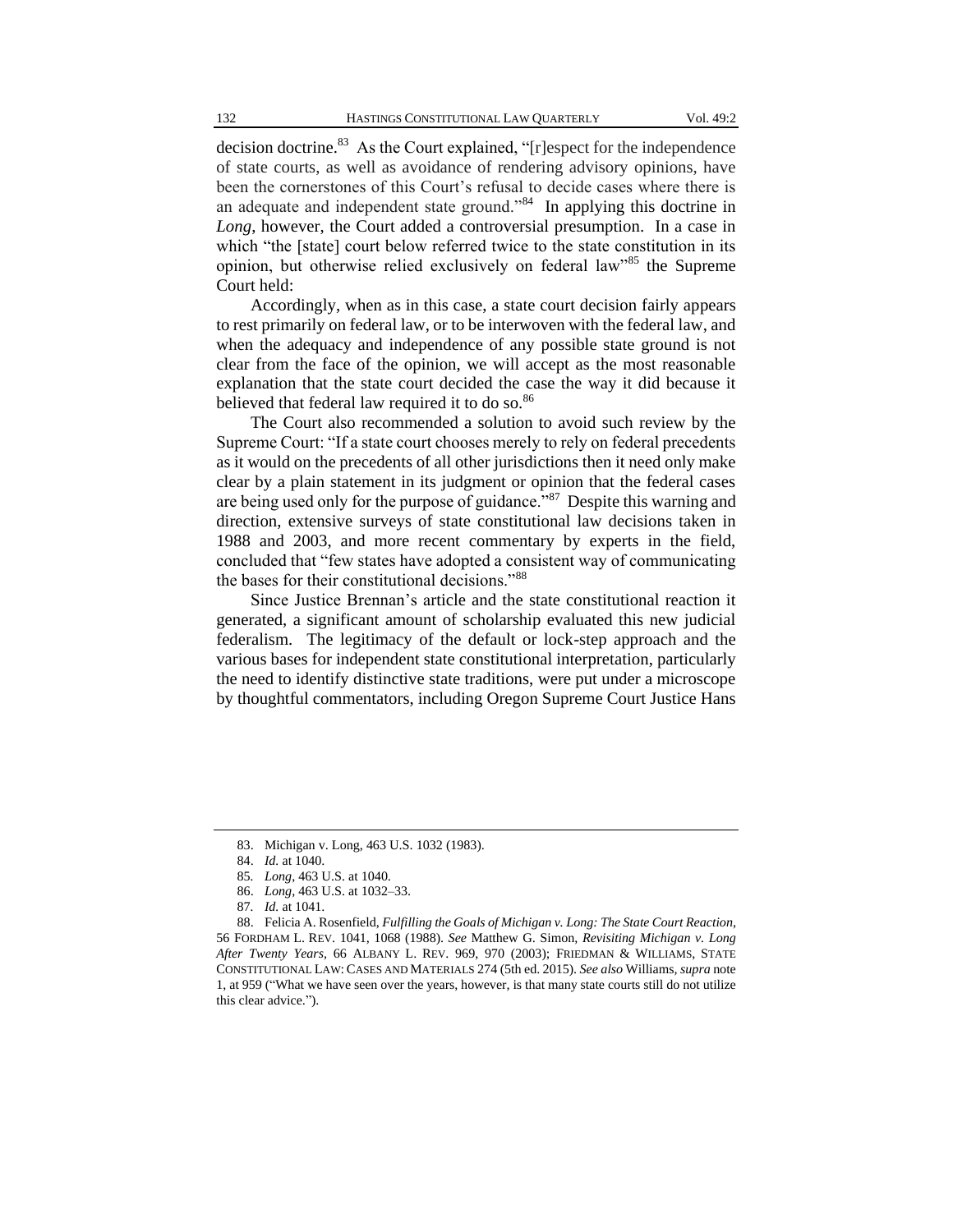Linde,  $89$  Professors Gardner,  $99$  Paul Kahn,  $91$  Robert Schapiro,  $92$  and others.  $93$ This scholarship provided state supreme courts uncomfortable with a Supreme Court decision or mode of constitutional analysis with a rich body of state constitutional law jurisprudence to draw upon to justify independent interpretation, which will be discussed in more detail below. Very busy state supreme courts, not prone to unnecessary theorizing, therefore, need not develop their own theoretical or normative bases for a departure from Supreme Court precedent from scratch or on the fly. This thoughtful commentary also carefully explained why there is no need to identify and then rely on distinctive state traditions or subtle differences in language to justify not defaulting to the U.S. Supreme Court's interpretation of analogous provisions in the federal Constitution. Horizontal federalism, allowing one state court to look to the decisions of the others for guidance, has also become much easier than it was in the 1970s and 80s, given that many state supreme courts have since that time developed their own interpretations of different rights, especially in criminal procedure.<sup>94</sup> Most if not all the reasons for the lock-step or default setting in state constitutional law have thus disappeared. Finally, with *Michigan v. Long* and its progeny long-established, a state supreme court that wants to insulate its decision from U.S. Supreme Court review knows that a clearly independent mode of analysis is the best way of doing so. Courts uncomfortable with, or even unsure of, the Supreme Court's new direction also have no reason not to include the plain statement of independence recommended by *Michigan v. Long*, and good reason to do so.<sup>95</sup>

95*. See* Robert F. Utter, *Swimming in the Jaws of the Crocodile: State Court Comment on Federal Constitutional Issues When Disposing of Cases on State Constitutional Grounds*, 63 TEX.

<sup>89.</sup> Hans Linde, *E Pluribus—Constitutional Theory and State Courts*, 18 GA. L. REV. 165, 179 (1984) ("courts, of course, are accustomed to seeing differences in state laws without attributing these to different values or beliefs of the states' inhabitants.").

<sup>90.</sup> Gardner, *supra* note 2, at 818 ("the notion of state constitutions as defining distinctive and coherent ways of life does not accurately describe actual state constitutions, thus cannot furnish a useful way of talking about them"); *see also* GARDNER *supra* note 82, at 53–79.

<sup>91.</sup> Paul W. Kahn, *Interpretation and Authority in State Constitutionalism*, 106 HARV. L. REV. 1147, 1159 (1993).

<sup>92.</sup> Robert Schapiro, *Identity and Interpretation in State Constitutional Law*, 84 VA. L. REV. 389, 419–428 (1998).

<sup>93</sup>*. See also* Liu, *supra* note 1; Goodwin Liu, *State Constitutions and the Protection of Individual Rights: A Reappraisal*, 92 N.Y.U. L. REV. 1307 (2017); Lawrence Friedman, *The Constitutional Value of Dialogue and the New Judicial Federalism*, 28 HASTINGS CONST. L.Q. 93 (2000). For a particularized critique of the distinctive state tradition approach see Professor Gardner's analysis of Ravin v. State, 537 P.2d 494 (Alaska 1975) in JAMES A. GARDNER, INTERPRETING STATE CONSTITUTIONS: A JURISPRUDENCE OF FUNCTION IN A FEDERAL SYSTEM 55, 67 (2005). For a confusing, albeit amusing, example of the use of state traditions, in this case camping in Colorado, *see* People v. Schafer, 946 P.2d. 938 (Colo. 1997). In contrast, a sophisticated defense of the distinctive state tradition approach appears in JEFFREY S. SUTTON, 51 IMPERFECT SOLUTIONS: STATES AND THE MAKING OF AMERICAN CONSTITUTIONAL LAW (2018).

<sup>94.</sup> Williams*, supra* note 1, at 961–962.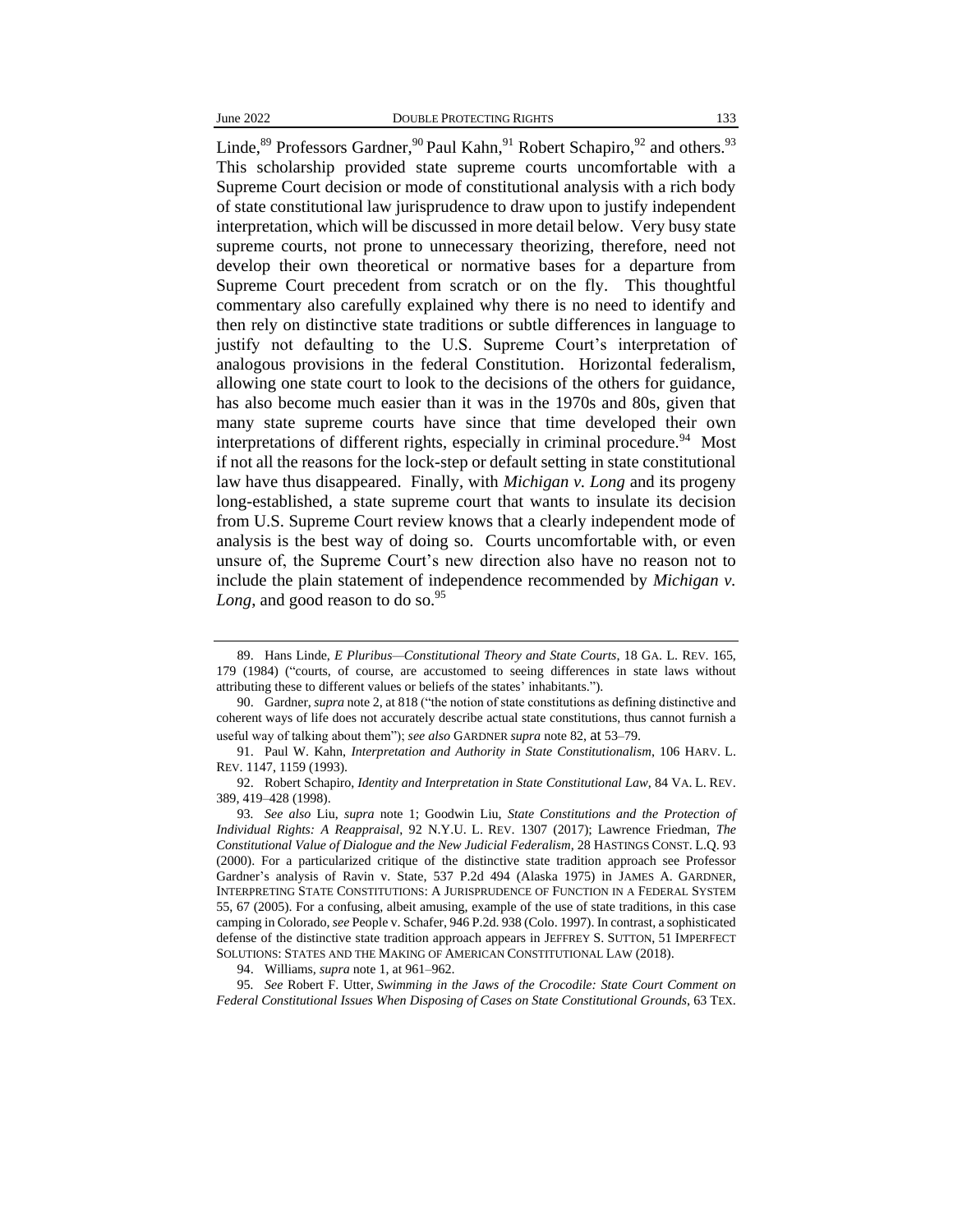We thus have a combination of conditions likely to cause another flood tide of state constitutional decision-making.  $96$  The country is again politically polarized and the Court is at the center of this storm, as a controversial president has appointed three new justices chosen based on an expectation that they will change the course of federal constitutional law. This new majority can also be expected to control the direction of the Court for decades to come, as Justices Gorsuch and Kavanaugh are 54 and 57 and Justice Barrett is 50. Unlike in the 1970s, now there is a much more welldeveloped body of state constitutional case law and commentary to ease and guide state supreme court reaction, including a better blueprint for independent interpretation of analogous provisions in state constitutions.<sup>97</sup> Courts with a very different understanding of American constitutional principles will also be especially troubled by the effect of any radical retrenchment of existing federal constitutional rights on their own ability to protect constitutional rights. If confronted with significant revision or retrenchment, and a chasm develops between their understanding of constitutional law and the Supreme Court's, these state supreme courts are likely to, or at least wise to, reject lock-step default positions. Conversely, state supreme courts expecting and welcoming a significant change in constitutional direction from the new Supreme Court majority may be troubled if the Court proceeds in a more incrementalistic direction, which is also a possibility. These courts too are less likely to default to lock-stepping their state constitutional interpretations than in the past, given their own expectations and enhanced understanding of the importance of state constitutional law.<sup>98</sup> Finally, if the Supreme Court itself is regularly rejecting and revising its own precedents and issuing fractured decisions of its own, the reasons for uniting state and federal constitutional interpretation will be further diminished.<sup>99</sup> In sum, expect a declaration of state constitutional independence.

L. REV. 1025, 1047–1050 (1985) (discussing the dangers of not carefully separating out state from federal constitutional analysis).

<sup>96</sup>*. See* Liu, *supra* note 1, at 1365 ("Justice Brennan's 1977 paean to judicial federalism had particular resonance in light of the changing composition and increasingly conservative tilt of the U.S. Supreme Court. We may be at a similar moment today."); Williams*, supra* note 1, at 975 ("President Trump's campaign pledge to nominate only federal judges who were recommended by the Federalist Society all these years later will likely result in another 1970s-like rush to the state courts and state constitutions.").

<sup>97.</sup> Williams*, supra* note 1, at 975 ("This time, however, we have available to us all of the experiences gained from the several generations of the NJF [new judicial federalism].").

<sup>98.</sup> SUTTON, *supra* note 93, at 176 ("There is nothing about the state constitutions that necessarily points toward liberal or conservative rights.").

<sup>99.</sup> *See, e.g.*, Leidig v. State of Md., No. 19, SEPT. TERM, 2020, 2021 WL 3413163, at \*32 (Md. Aug. 5, 2021) (finding the court's Sixth Amendment jurisprudence as it relates to forensic reports so confusing that the court instead decides to adopt a more protective standard (from a Kagan dissent) under the analogous provision of its state constitution).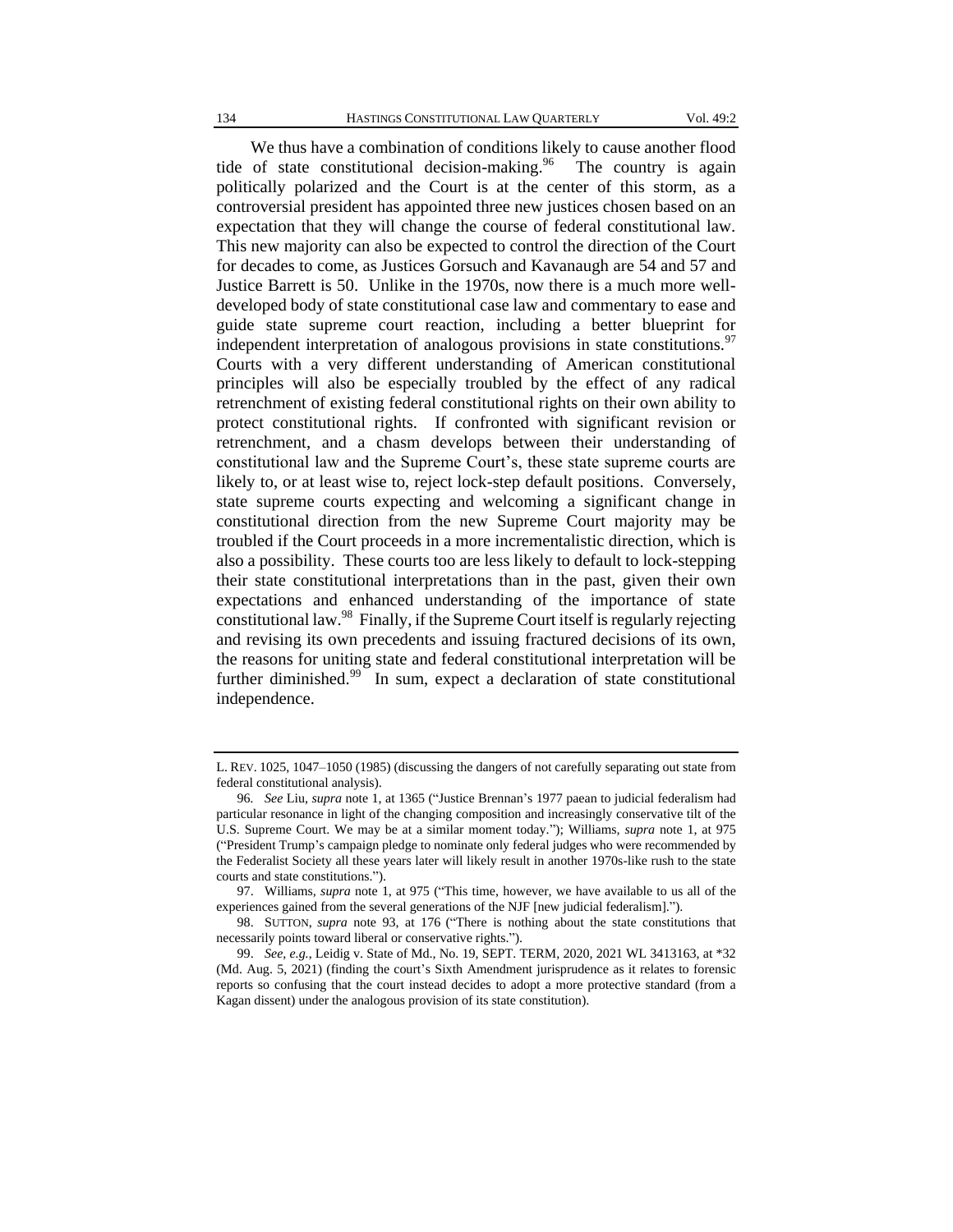#### **III. The Design of Federalism**

Is this independent approach to state constitutional interpretation just a product of political differences, justifiable under our federalism, or even part of the overall design of our dual constitutional structure? In my view, an independent approach to state constitutional interpretation, and a firm rejection of a lock-step default position in state and federal constitutional interpretation, is included in the design of federalism. Federalism is based on dual sovereignty, $100$  including a limited national government, $101$  a double protection of individual rights, $102$  the allowance and even encouragement of differences between the states,<sup>103</sup> and a division of authority between the states and the federal government that enables push back and prevents overreaching by the other.<sup>104</sup> These double protections, divisions of authority, and duties to review and, if necessary, reject each other's actions and reactions protect personal liberty and promote the public's welfare.<sup>105</sup> Indeed, federalism's design cannot be achieved if states just defer or default to the federal government in those areas in which states are expected or required to act, including the enforcement of state constitutional rights. Importantly, the express duplication of the constitutional provisions themselves in both constitutions sets the stage for this double protection and requires its performance by state courts.

State courts interpreting state constitutional provisions thus play a crucial role in federalism's liberty protecting process.<sup>106</sup> Their nondeferential review of state constitutional rights is required to provide the double protection of liberty the system is designed to achieve.

104*. See* Nat'l Fed'n of Indep. Bus. v. Sebelius, 567 U.S. 519, 536 (2012) ("The independent power of the state serves as a check on the power of the Federal government."). *See also* THE FEDERALIST NO. 51 (James Madison) ("Hence a double security arises to the rights of the people. The different governments will control each other."). In INTERPRETING STATE CONSTITUTIONS, *supra* note 82, at 18, Professor Gardner places great emphasis on the "duty not only to monitor the behavior of the other, but actively to resist it when it takes action that threaten public welfare," particularly the liberty and rights of all Americans. Indeed, he considers this duty as central to the task of state constitutional interpretation and critical to understanding how it works in practice.

<sup>100.</sup> THE FEDERALIST NO. 51 (James Madison); Liu, *supra* note 1, at 1308.

<sup>101</sup>*. See* THE FEDERALIST NO. 45 (James Madison); Nat'l Fed'n of Indep. Bus. v. Sebelius, 567 U.S. 519, 533 (2012) ("In our federal system, the national government possesses only limited powers, the states (and the people) retain the remainder.").

<sup>102.</sup> Brennan, *supra* note 2, at 503.

<sup>103.</sup> *See* Louis D. Bilionis, Essay, *On the Significance of Constitutional Spirit*, 70 N.C. L. REV. 1803, 1809–10 n.23 (1992) (citing the Brandeis dissent in *New State Ice Co.,* 285 U.S. 262 (1932)); Judith S. Kaye, *Contributions of State Constitutional Law to the Third Century of American Federalism*, 13 VT. L. REV. 49, 55 (1988); SUTTON, *supra* note 93, at 17.

<sup>105.</sup> GARDNER, INTERPRETING STATE CONSTITUTIONS, *supra* note 82, at 18.

<sup>106</sup>*. See generally* GARDNER, INTERPRETING STATE CONSTITUTIONS, *supra* note 82.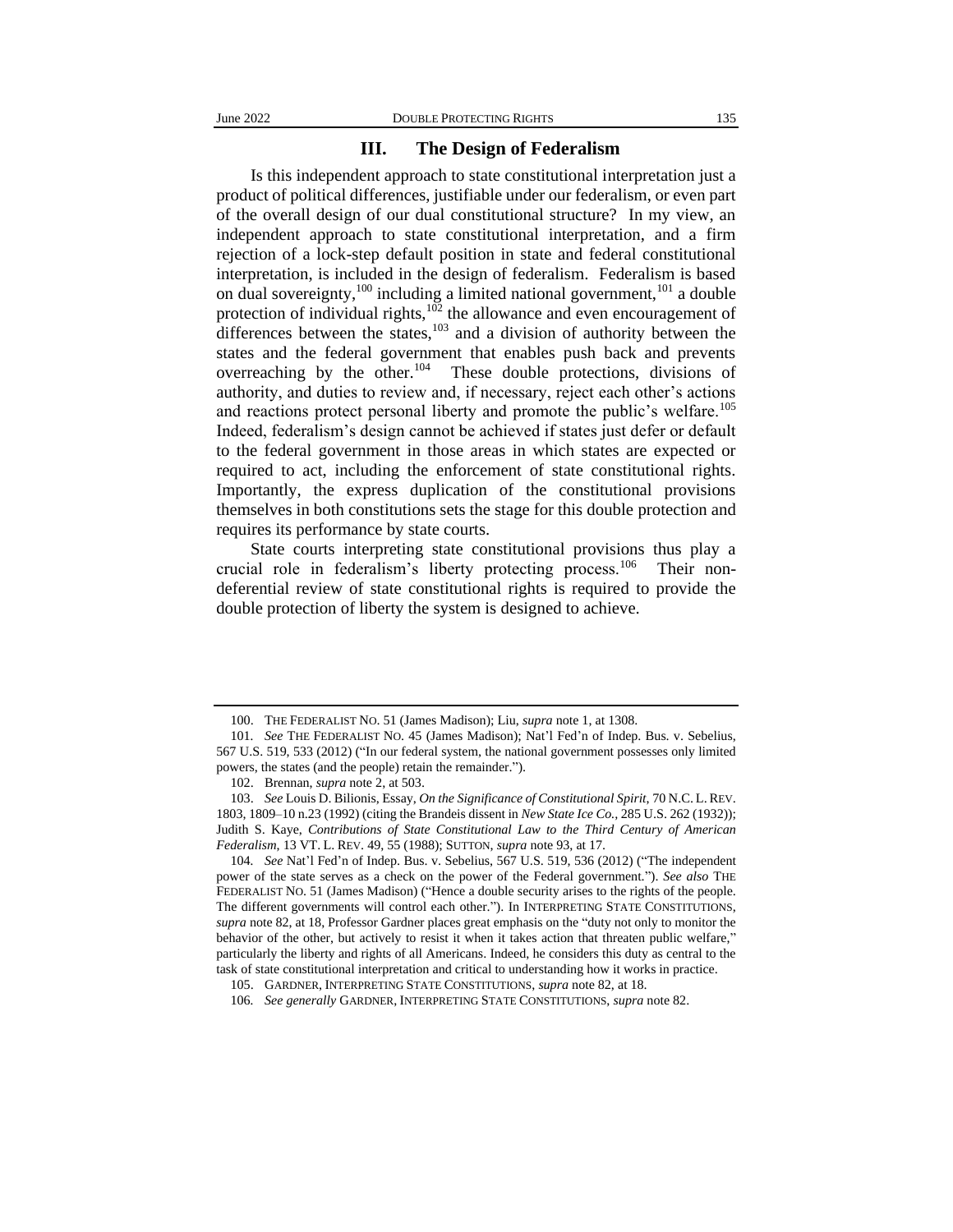The Supreme Court also recognizes that "maintenance of the principles of federalism is a foremost consideration" in its own decision-making.<sup>107</sup> The Court identifies a national baseline of protection of individual rights that permits individual states to build upon this baseline.<sup>108</sup> States can thus provide more protection for those individual rights or create different rights, without requiring the rest of the country to agree.<sup>109</sup> Finally, if state courts follow the guidance of *Michigan v. Long*, the Supreme Court will consider the decision based on an adequate and independent state ground and respect the state court's judgment.

All of this allows a diverse country with a historically contested constitutional culture to question, accommodate, and resolve constitutional differences while seeking to preserve and protect liberty.<sup>110</sup> As we are in a particularly polarized time, with a Supreme Court poised to weigh in on many of these controversial questions of constitutional law, independent state constitutional interpretation serves all of these important purposes of federalism, providing a double protection of our historic rights and a means of holding us together despite the forces pulling us apart.

#### **IV. Constitutional Interpretation of Analogous Provisions with Common Wording and History**

Perhaps the most difficult question is whether analogous provisions with common origins and similar formulations in state and federal constitutions should also be interpreted independently. This has been a subject of much discussion in the commentary, which need not be repeated

109*. See* Cruzan v. Missouri Dep't of Health, 497 U.S. 261 (1990) (O'Connor J., concurring) ("As is evident from the Court's survey of state court decisions, . . . no national consensus has yet emerged on the best solution for this difficult and sensitive problem. Today we decide only that one State's practice does not violate the Constitution; the more challenging task of crafting appropriate procedures for safeguarding incompetents' liberty interests is entrusted to the 'laboratory' of the States, …in the first instance.") (citing [New State Ice Co.](https://scholar.google.com/scholar_case?case=14454584999299199739&q=Cruzon&hl=en&as_sdt=40000006) v. Liebmann, 285 U. [S. 262, 311 \(1932\) \(Brandeis, J., dissenting\)\)](https://scholar.google.com/scholar_case?case=14454584999299199739&q=Cruzon&hl=en&as_sdt=40000006).

<sup>107</sup>*. See* San Antonio Ind. Sch. Dist. v. Rodriguez, 411 U.S. 1 (1973). *See also* Am. Legion v. Am. Humanist Ass'n, 139 S. Ct. 2067, 2094 (2019) (Kavanaugh, J., concurring) ("a fundamental feature of our constitutional structure [is that the Supreme] Court is not the only guardian of individual rights in America.").

<sup>108.</sup> Williams, *supra* note 1, at 954; *see* Serrano v. Priest, 487 P.2d 1241(Cal. 1971); San Antonio Ind. Sch. Dist. v. Rodriguez, 411 U.S. 1 (1973); Cruzan v. Missouri Dept. of Health, 497 U.S. 261 (1990) (O'Connor, J. concurring); Liu, *supra* note 1, at 1338 (citing JEFFREY S. SUTTON, 51 IMPERFECT SOLUTIONS: STATES AND THE MAKING OF AMERICAN CONSTITUTIONAL LAW 36– 37 (2018) ("Judge Sutton argues that any victory the Rodriguez plaintiffs might have won would have been 'diluted by the U.S. Supreme Court's institutional constraints,' resulting in 'a federalism discount to [the Court's] articulation of the constitutional right and remedy.'").

<sup>110.</sup> Liu, *supra* note 93, at 1335 (describing Framers' understanding that "a large and diverse nation committed to liberty will not often agree on one right answer to questions of intense public controversy"). GARDNER, INTERPRETING STATE CONSTITUTIONS, *supra* note 82, at 18 ("The apparatus of federalism exists for a purpose: to protect the liberty of all Americans.").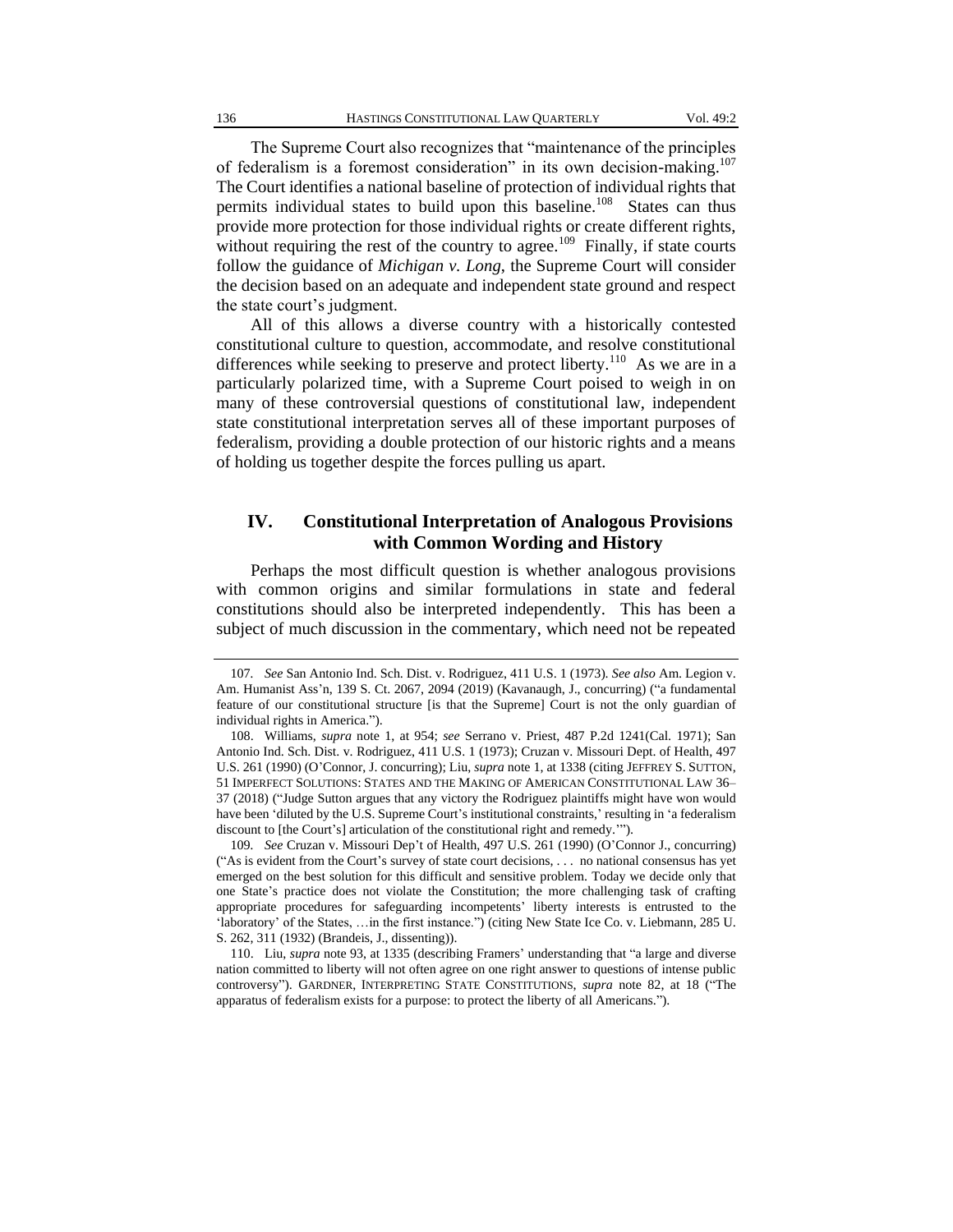in full here. Suffice it to say that independent interpretation of analogous provisions with common histories and similar expression is appropriate for a number of reasons. Independent interpretation is particularly justifiable in the face of rapid, radical revision or retrenchment of federal constitutional law and fractured decision-making by the U.S. Supreme Court.

Let's begin with reviewing what is required and permitted by the federal Constitution. There is nothing in the federal Constitution, including the supremacy clause, requiring states to use the U.S. Supreme Court's interpretation of analogous federal provisions as the default setting in state constitutional law. The Supreme Court has expressly recognized this proposition.<sup>111</sup> Although states cannot provide less protection of individual rights under their state constitutions than that provided by analogous provisions under the federal Constitution without violating the federal Constitution, states can provide more protection under their state constitutions.<sup>112</sup> Indeed, the Ninth and Tenth Amendments provide an express reservation of rights for the people and the states, a reservation that encompasses the right to include greater protection of individual rights under analogous provisions of state constitutions with common histories and similar formulations.<sup>113</sup>

Furthermore, as a historical matter, a number of state constitutions were passed prior to the U.S. constitution and used as a basis for the federal Constitution. This raises the question of who should be the model for whom.<sup>114</sup> The authors of these constitutions were also among our most

<sup>111.</sup> City of Mesquite v. Aladdin's Castle, Inc., 455 U.S. 283, 293 (1982) (citing William J. Brennan, Jr.); *State Constitutions and the Protection of Individual Rights*, 90 HARV. L. REV. 489 (1977)); Kansas v. Carr, 136 S. Ct. 633, 641 (2016). *See* Delaware v. Van Arsdall, 475 U.S. 673, 704 (1986) (Stevens, J., dissenting), (quoting State v. Kennedy, 666 P.2d 1316, 1323 (Or. 1983)) ("states' constitutional guarantees were meant to be and remain genuine guarantees against misuse of governmental powers, truly independent of the rising and falling tides of federal case law.' ").

<sup>112.</sup> Commonwealth v. Gonsalves, 429 Mass. 658, 668 (1999) ("The Supreme Court describes a common base from which we can go up.").

<sup>113.</sup> U.S. CONST. AMEND. IX ("The enumeration in the Constitution, of certain rights, shall not be construed to deny or disparage others retained by the people."), amend. X ("The powers not delegated to the United States by the Constitution, nor prohibited by it to the States, are reserved to the States respectively, or to the people."). *See* Mass. v. Upton, 466 U.S. 727, 737–38 (1984) (Stevens J., concurring) (explaining that the Supreme Judicial court ignored the ninth amendment when it "permitted the enumeration of certain rights in the Fourth Amendment to disparage the rights retained by the people of Massachusetts under Art. 14 of the Massachusetts Declaration of Rights").

<sup>114.</sup> Delaware v. Van Arsdall, 475 U.S. 673 (1986). *See* Letter from John Adams to Mercy Otis Warren, July 28, 1807, https://founders.archives.gov/documents/Adams/99-02-02-5197 ("I made a Constitution for Massachusetts, which finally made the Constitution of the United States"); People v. Brisendine, 119 Cal. Rptr. 315, 329 (1975) ("It is a fiction too long accepted that provision in state constitutions textually identical to the Bill of rights were intended to mirror their federal counterpart. The lesson of history is otherwise: the Bill of Rights was based upon the corresponding provisions of the first state constitutions, rather than the reverse."); Commonwealth v. Gonsalves, 429 Mass 658, 667 (1999) ("We also point out other relevant considerations. The Declaration of Rights was adopted in 1780, as part of the Massachusetts Constitution, some seven years before the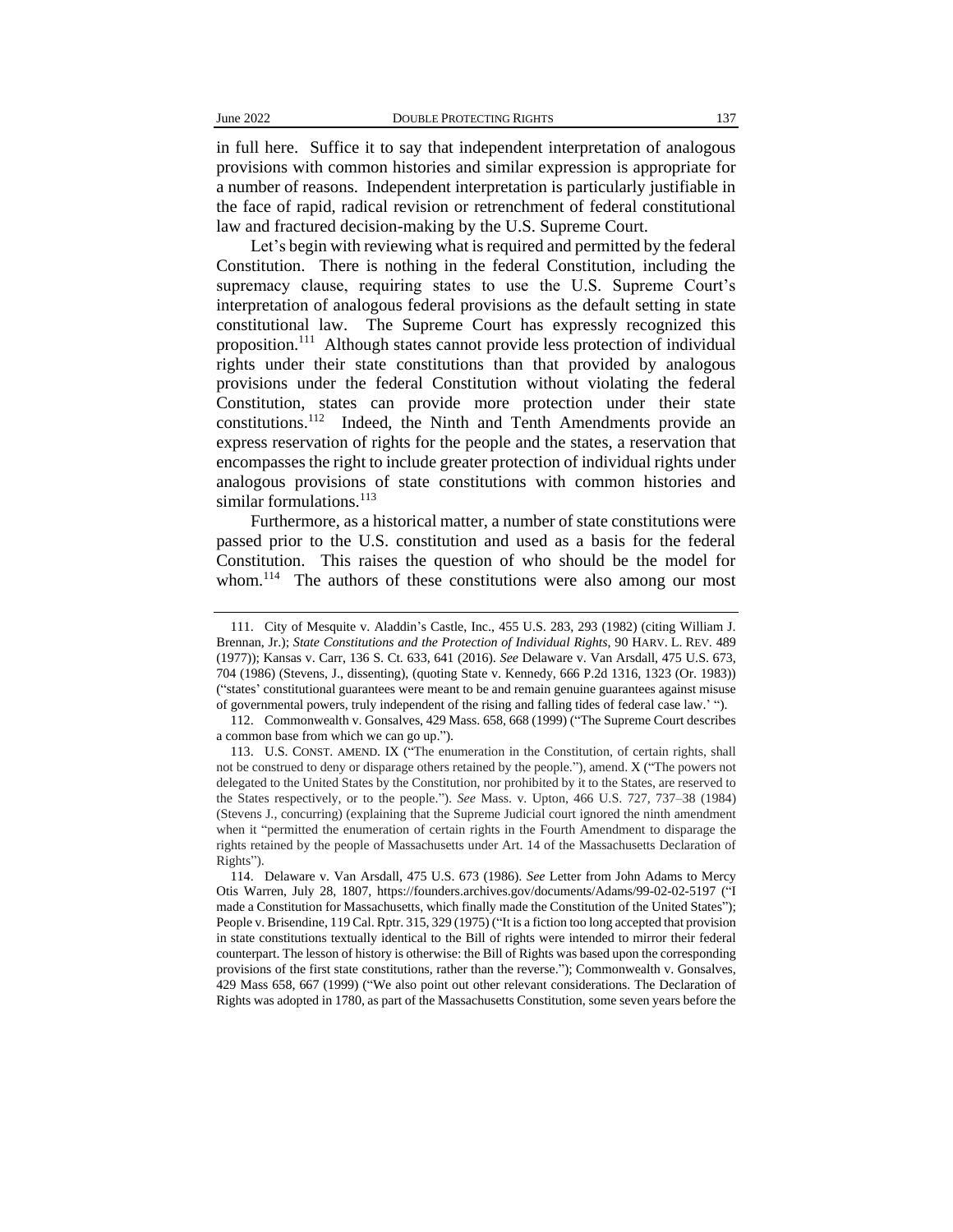distinguished political thinkers: John Adams, Benjamin Franklin, Robert Livingston, James Madison and George Mason.<sup>115</sup> As Professor Bernard Schwartz explained, an American inventory of individual rights was included in early state constitutions, added to the federal constitution, and continued to appear in later state constitutions.<sup>116</sup> These rights are our common heritage.<sup>117</sup> The state and federal courts also have a shared responsibility to preserve and protect them. This does not, however, mean there was or is a single common understanding of those rights, or that the U.S. Supreme Court has an exclusive right to define the interpretation of these common provisions. The opposite is true: the rights are subject to conflicting interpretations and both state and federal courts have a duty to interpret them.

The protections provided by the historic "American inventory of individual rights" included in state and federal constitutions are, of course, difficult to interpret and apply, especially 240-plus years after their appearance in the first state constitutions and later adoption in the federal bill of rights. Despite their common historic origins, and similar formulations, they are subject to multiple, conflicting interpretations and applications, especially in response to fundamental changes in American society. This is particularly true for the open-ended provisions in both constitutions, regarding liberty, equality, due process and the reasonableness of searches which inevitably require the balancing of interests.<sup>118</sup> When these rights conflict, the issues of interpretation become even more difficult. All of these historic rights thus provide the U.S. Supreme Court and state supreme courts ample interpretive discretion when applying their respective constitutions, even when interpreting provisions with similar language and history.

In exercising that discretion, state courts often defaulted or deferred to the U.S. Supreme Court for a number of reasons even though they are not required to do so. One is the understandable desire to interpret provisions with a common history and phrasing alike. Multiple interpretations of similar provisions raise questions about the objectivity or subjectivity of

United States Constitution was approved. That the drafters of the Fourth Amendment subsequently chose to replicate the words used in art. 14 cannot support a conclusion that we are compelled to act in lockstep with the United States Supreme Court when it interprets that amendment.").

<sup>115.</sup> SUTTON, *supra* note 93, at 8.

<sup>116.</sup> BERNARD SCHWARTZ, THE GREAT RIGHTS OF MANKIND: A HISTORY OF THE AMERICAN BILL OF RIGHTS (1992).

<sup>117</sup>*. See, e.g.*, Liu, *supra* note 93, at 1322 ("state constitutions are both sources and products of a shared American legal tradition.").

<sup>118.</sup> *E.g.*, Commonwealth v. Gonsalves, 429 Mass. 658, 668 (1999) ("We, of course, respect the United States Supreme Court's judgment in the matter under the Fourth Amendment. That judgment was reached after balancing the interests of the police against the liberty interests of citizens, with the Court's concluding that the former should prevail over the latter. For the reasons stated, we conclude that, under art. 14, the balancing of interests requires that Massachusetts citizens should not be subjected to unjustified exit orders during routine traffic stops.").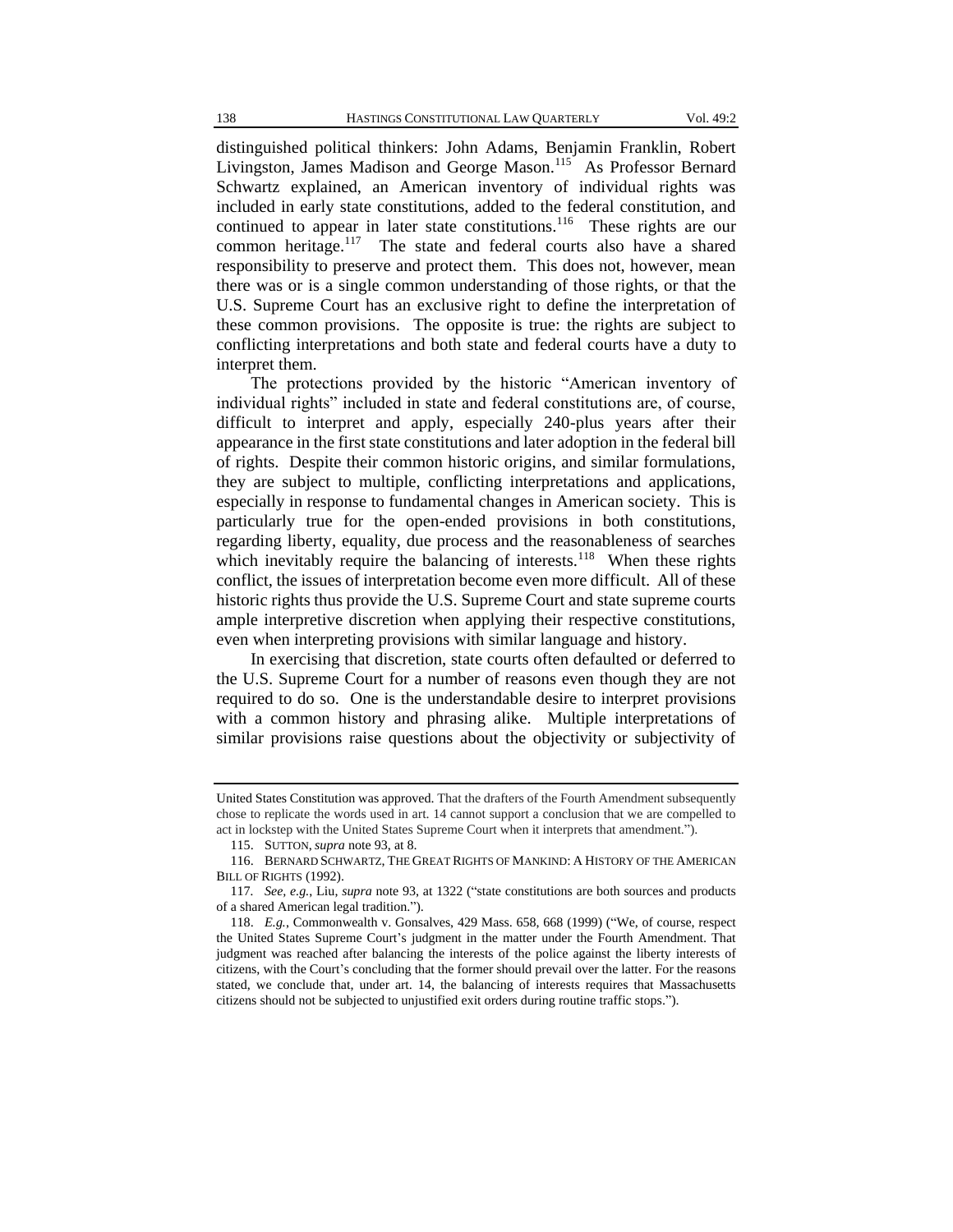legal decision making, and what is driving the differences.<sup>119</sup> The U.S. Supreme Court's decisions also reflect a great deal of thought and research into the history of these provisions.<sup>120</sup> This too explains why, in the absence of different language, different constitutional history or even different state traditions, state supreme courts often defaulted to or tracked the federal interpretation of analogous provisions.<sup>121</sup> Another reason for doing so was that the state provision could not provide less protection than the analogous federal provision, meaning they were inevitably somewhat dependent on the U.S. Supreme Court's interpretation of the federal counterpart. As they could not be completely separated, why not start or even end with the federal interpretation, if it is satisfactory?<sup>122</sup> Finally, there were judicial efficiency concerns. As Justice Linde and other thoughtful commentators practically and astutely explained, "[t]o make an independent argument under the state clause takes homework—in texts, in history, in alternative approaches to analysis."<sup>123</sup>

In 2022, many of the reasons for such deference have dissipated, if not completely disappeared. A state supreme court may reasonably conclude that respect for the law and its own decision-making is promoted by the consistency and stability of state and federal constitutional interpretation of similarly worded provisions with common histories. But it is another matter to conclude that such respect is enhanced by rapid revision or retrenchment in both state and federal constitutional law following a highly politicized appointment process of three new U.S. Supreme Court justices. Fractured decision-making by the U.S. Supreme Court makes this even more difficult.

<sup>119</sup>*. See* Scott Dodson, *The Gravitational Force of Federal Law*, 164 U. PA. L. REV. 703, 733 (2016); *see also* Right to Choose v. Byrne, 450 A.2d 925, 932 (N.J. 1982); Liu, *supra* note 93, at 1333.

<sup>120.</sup> State v. Kennedy, 295 Or. 260, 267 (1983) ("This court like others has high respect for the opinion of the Supreme Court, particularly when they provide insight into the origins of provisions common to the state and federal bills of rights rather than only a contemporary balance of pragmatic considerations about which reasonable people may differ over time and among the several states.").

<sup>121.</sup> Lawrence Friedman, *Doctrinal Dead Ends and State Constitutional Rights Innovation*, 72 RUTGERS U.L. REV. 1179, 1179 (2020) ("Notwithstanding the potential benefits of independent state constitutional rights interpretation, many state courts opt, either as a policy or on a case-bycase basis, to track federal precedent when addressing the provisions of their own constitutions."); M. Jason Hale, *Federal Questions, State Courts, and the Lockstep Doctrine*, 57 CASE W. RES. L. REV. 927, 941 (2007) (reviewing lock-stepping courts).

<sup>122.</sup> Herbert P. Wilkins, *Judicial Treatment of the Massachusetts Declaration of Rights in Relation to Cognate Provisions of the United States Constitution*, 14 SUFFOLK U.L. REV. 887, 889 (1980) ("If the Supreme Court has expressed broad rights under the federal Constitution, it is often superfluous to determine state constitutional principles in the same area.").

<sup>123.</sup> Hans Linde, *First Things First: Rediscovering the States' Bills of Rights*, 9 U.BALTIMORE L.REV. 379, 392 (1980); ROBERT WILLIAMS, THE LAW OF AMERICAN STATE CONSTITUTIONS 130 (2009). *See also* Liu, *supra* note 93, at 1315 (discussing reasons why state judges rely on federal interpretation including well-developed body of law to draw on, not needing to research from scratch, and even "political cover").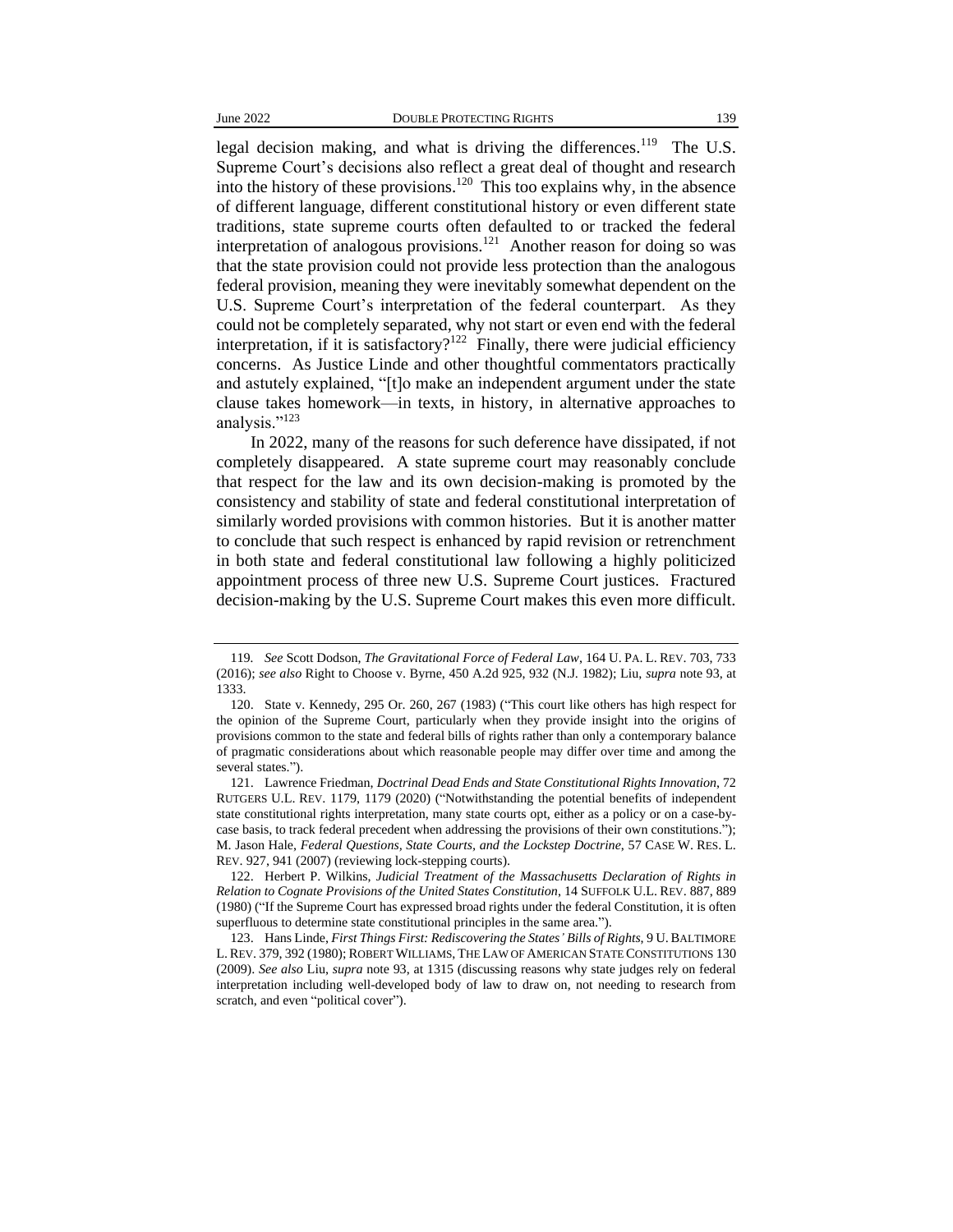State constitutional case law and commentary have also now changed our baseline assumptions. There is no required default position and no need to identify distinct state traditions or subtle language differences to justify a different interpretation. Instead, there is a developing understanding that defaulting itself, without independent analysis, is problematic from a federalism perspective. As California Supreme Court Justice Goodwin Liu explained, "the [default] approach treats federal precedent with a presumption of correctness that has no sound basis in our federal system."<sup>124</sup> As Justice Jackson famously quipped, the U.S. Supreme Court is not final because it is infallible; it is infallible because it is final.<sup>125</sup> For federal constitutional law that of course remains true. In state constitutional law, however, the U.S. Supreme Court is not final, and thus, not infallible. Instead, state supreme courts have the final say on the interpretation of their own state constitutional provisions. These state justices were also selected or elected based on their knowledge and experience, and even their professed expression of how they will interpret the law, including their state constitutions. To perform this task correctly, and fulfill the purposes of state constitutions in a federal constitutional structure, they cannot simply rely on or default to the U.S. Supreme Court's interpretations of analogous provisions with similar wording and history; rather, they must independently study the text, history and purpose of their constitutional provisions, and apply the fundamental principles derived from that examination to the facts of the case at hand, and perform the necessary balancing of interests, if so required.<sup>126</sup> If that examination and application produces a different constitutional interpretation from the U.S. Supreme Court or other state supreme courts, that is perfectly appropriate, as it is the right and

<sup>124</sup>*. See* Liu, *supra* note 93, at 1314; Robert Williams*, Methodology Problems in Enforcing State Constitutional Rights*, 3 GA. ST. U. L. REV. 143, 171 (1987) ("United States Supreme Court decisions rejecting asserted federal constitutional rights should persuade state courts confronting similarly claims under their state constitutions only by their reasoning discounted for federalism or strategic concerns.").

<sup>125.</sup> Brown v. Allen, 344 U.S. 443, 540 (1953) (Jackson, J., concurring).

<sup>126.</sup> Of course, once one state constitutional precedent is in place for a particular provision this task is greatly simplified. Instead of applying federal constitutional precedent, the state court can apply its own state constitutional precedents. *See, e.g.*, the Massachusetts Supreme Judicial Court's recent Article XIV jurisprudence: Commonwealth v. Almonor, 482 Mass. 35, 36–37 (2019) (holding that the collection of real time cell site location information constitutes a search under art. XIV of Massachusetts constitution); Commonwealth v. Mora, 485 Mass. 360, 368, 370 (2020) (citing to *Almonor* and holding that "continuous, long-term pole camera surveillance targeted at [] residences" constitutes a search under art. XIV). *See also* David Strauss, *Common Law Constitutional Interpretation*, 63 U. CHI. L. REV. 877, 877 (1996) ("when people interpret the Constitution, they rely not just on the text but also on the elaborate body of law that has developed, mostly through judicial decisions, over the years. In fact, in the day-to- day practice of constitutional interpretation, in the courts and in general public discourse, the specific words of the text play at most a small role, compared to evolving understandings of what the Constitution requires.").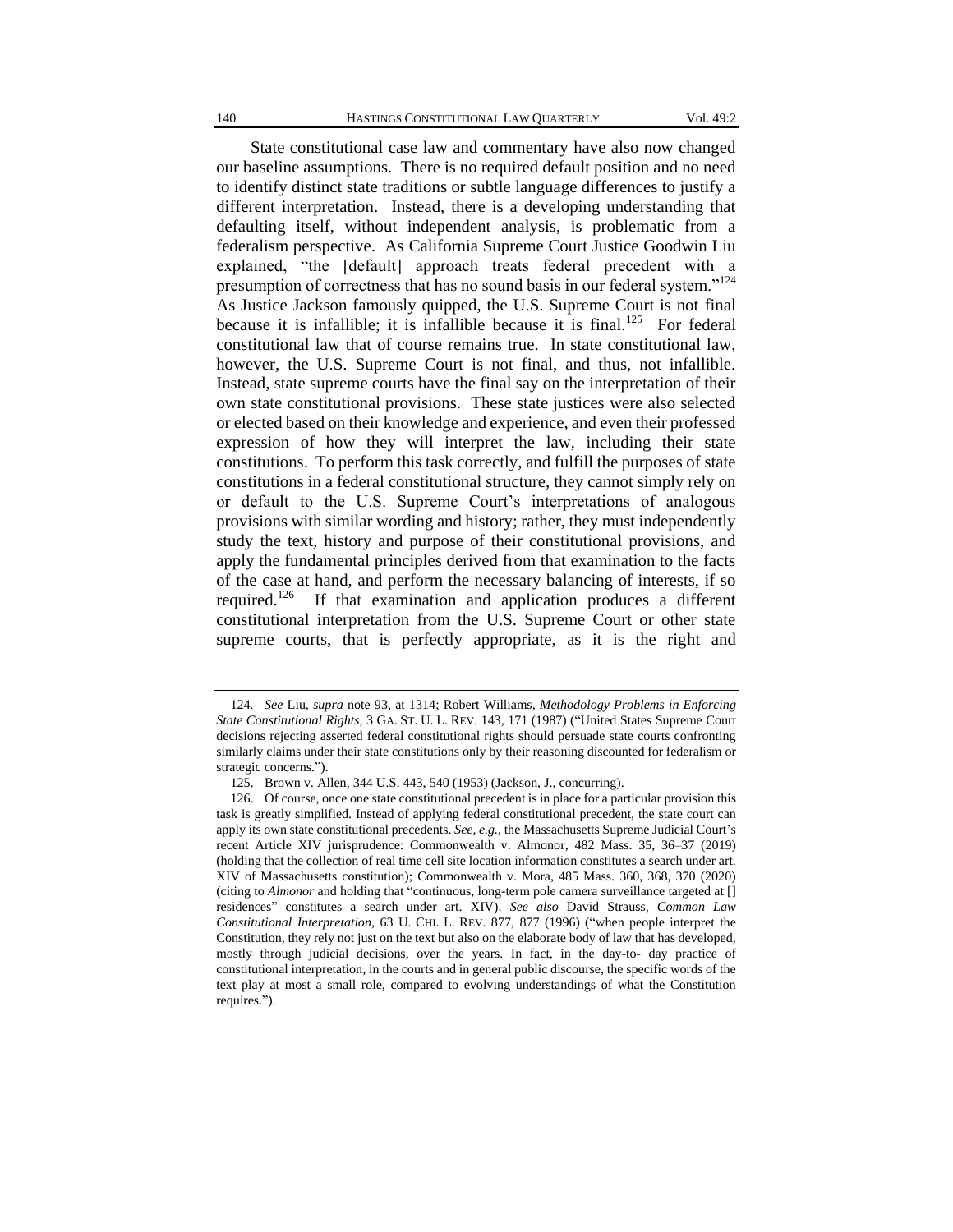responsibility of state courts to make that determination.<sup>127</sup> "State courts and federal courts, using the same modalities of constitutional argument, can and do have principled disagreements on the meaning of those rights and liberties."<sup>128</sup>

This article goes one step further and emphasizes that if state courts do not perform that independent, non-deferential review of state constitutional provisions, including those that share a common origin and wording with federal constitutional provisions, state courts are not fulfilling their function in the federalist system, which is to provide the double protection of American rights and liberty the system is designed to achieve.<sup>129</sup> Both the state and federal courts are responsible for guarding these American rights and preserving our liberty. If either drops its guard, and relies on the other, our rights and liberty become less protected.<sup>130</sup>

There are other important constitutional values served by independent interpretation of analogous state constitutional provisions. As a number of commentators have emphasized, state constitutional interpretation enriches the American constitutional dialogue by providing different perspectives and insights on the American inventory of rights. $131$  Importantly, our federal constitutional structure ensures that five or six or even nine people do not have exclusive control of all American constitutional interpretation and the liberty of all Americans.<sup>132</sup> Instead "fifty different courts will talk with each other, as well as the federal courts, about the meaning" of America's constitutional rights, thereby testing and refining each other's thinking about

<sup>127.</sup> Massachusetts v. Upton, 466 U.S. 727, 738 (1984) (Stevens, J., concurring), (quoting Hans Linde, *E Pluribus — Constitutional Theory and State Courts*, 18 GA. L.REV. 165, 179 (1984)) ("The right question is not whether a state's guarantee is the same as or broader than its federal counterpart as interpreted by the Supreme Court. The right question is what the state's guarantee means and how it applies to the case at hand.").

<sup>128.</sup> Liu, *supra* note 93, at 1312.

<sup>129</sup>*. See generally* Brennan, *supra* note 2; GARDNER, INTERPRETING STATE CONSTITUTIONS, *supra* note 82.

<sup>130.</sup> For those courts that have historically defaulted to lock-step positions this transition will obviously be more difficult, as such departures will need to be justified. The scholarship discussed above that criticizes such defaulting will obviously support a court's decision to no longer do so. Concerns about stare decisis will also be diminished when the change comes about in response to a U.S. Supreme court decision that revises or retrenches a federal constitutional right. Finally, and perhaps most importantly, defaulting or lock-stepping may have made sense to a state court in the past but not now, based on the substance of the Supreme Court's decision.

<sup>131</sup>*. See* Kahn, *supra* note 91, at 1155 ("Where there is only a single view . . . [t]he meaning of the constitutional order is impoverished."); Liu, *supra* note 1, at 1330 ("Although state constitutions vary in their language and content, the recurring cross-pollination of constitutional concepts indicates that state constitutions are both sources and products of a shared American legal tradition."); Lawrence Friedman, *The Constitutional Value of Dialogue and the New Judicial Federalism*, 28 HASTINGS CONST. L.Q. 93 (2000).

<sup>132.</sup> Liu, *supra* note 1, at 1339 ("interpretive redundancy can help ease the pressure on the U.S. Supreme Court to be the key rights innovator in modern America by situating accountability for individual-rights protection in multiple forums.").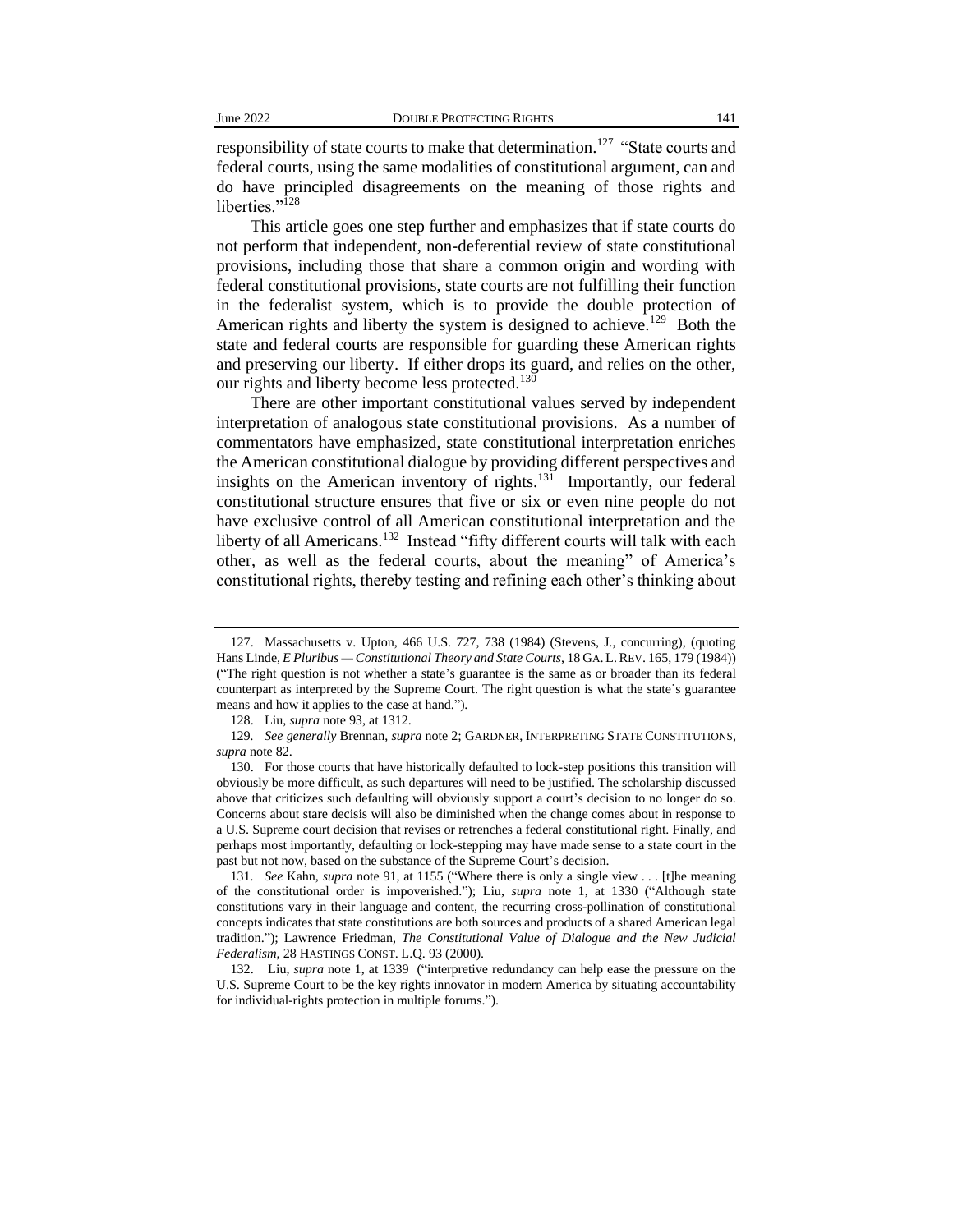these rights. $133$  Comparative analysis thereby improves constitutional analysis.<sup>134</sup> As demonstrated many times in the past, this type of testing and retesting of constitutional principles by state courts has advanced our understanding of those principles, often resulting in rethinking by the U.S. Supreme Court as well. $^{135}$ 

#### **V. Other Constitutional Actors**

It is important to recognize that state supreme courts do not have the same control over state constitutional law that the U.S. Supreme Court has over federal constitutional law, and they alone will not dictate the state constitutional reaction to the new direction of the U.S. Supreme Court. The U.S. Supreme Court is essentially the only constitutional actor under the federal constitution, given the difficulty of the federal amendment process.<sup>136</sup> Thus, it almost always has the last word under the federal constitution. That is not true under the state constitutions, which are regularly amended through ballot or legislative initiatives. $137$  On amendments, as one commentator wrote, "[s]tate constitutions are much more conducive to the practice of popular sovereignty in the processes of constitutional change."<sup>138</sup> Indeed, as he contends, "[o]ne of the great contributions of state constitutions to our [federal system] is the place they provide for these voices."<sup>139</sup> Such constitutional amendments are commonplace especially in politically

136. Williams, *supra* note 1, at 968 ("One of the key distinctions between federal constitutional decisions recognizing federal constitutional rights and state supreme court decisions recognizing state constitutional rights is that the latter are subject to the realistic possibility of being 'overturned' prospectively by amendments to the state constitution.").

<sup>133.</sup> Hans Linde, *E Pluribus—Constitutional Theory and State Courts*, 18 GA. L. REV. 165, 199 (1984) ("The state constitutions offer those who will argue and decide constitutional cases the chance to question familiar formulas.").

<sup>134</sup>*. Id.* at 197 ("the experience of the states subjects theory to the test of comparison. The states demystify constitutional law.").

<sup>135.</sup> *See, e.g.*, Powell v. State, 510 S.E.2d 18 (Ga. 1998) (departing from reasoning in Bowers v. Hardwick, 478 U.S. 186 (1986)); Lawrence v. Tex., 539 U.S. 558 (2003) (citing Powell as well as four other state court decisions that declined to follow Bowers). *See also* Goodridge v. Dep't of Pub. Health, 440 Mass. 309 (2003) (establishing state constitutional right to gay marriage) prior to Obergefell v. Hodges, 576 U.S. 644 (2015). *See also* Batson v. Ky., 476 U.S. 79 (1986) (barring exercise of peremptory challenges on basis of race); Commonwealth v. Soares, 377 Mass. 461 (1979) (reaching same holding as *Batson* seven years prior). See SUTTON, *supra* note 93 (emphasizing the importance of this interaction).

<sup>137.</sup> Scott L. Kafker & David A. Russcol, *The Eye of A Constitutional Storm: Preelection Review by the State Judiciary of Initiative Amendments to State Constitutions*, 2012 MICH. ST. L. REV. 1279, 1282 (2012); JOHN DINAN, STATE CONSTITUTIONAL POLITICS, GOVERNING BY AMENDMENT IN THE AMERICAN STATES (2018); John Dinan, *State Constitutional Amendment Processes and the Safeguards of American Federalism*, 115 PENN. ST. L. REV. 1007, 1010 (2011); Neal Devins, *How State Supreme Courts Take Consequences into Account: Toward a State-Centered Understanding of State Constitutionalism*, 62 STAN. L. REV. 1629, 1636, 1652 (2010).

<sup>138.</sup> Harry L. Witte*, Rights, Revolution, and the Paradox of Constitutionalism: The Processes of Constitutional Change in Pennsylvania*, 3 WIDENER J. PUB. L. 383, 474 (1993).

<sup>139</sup>*. Id.* at 475.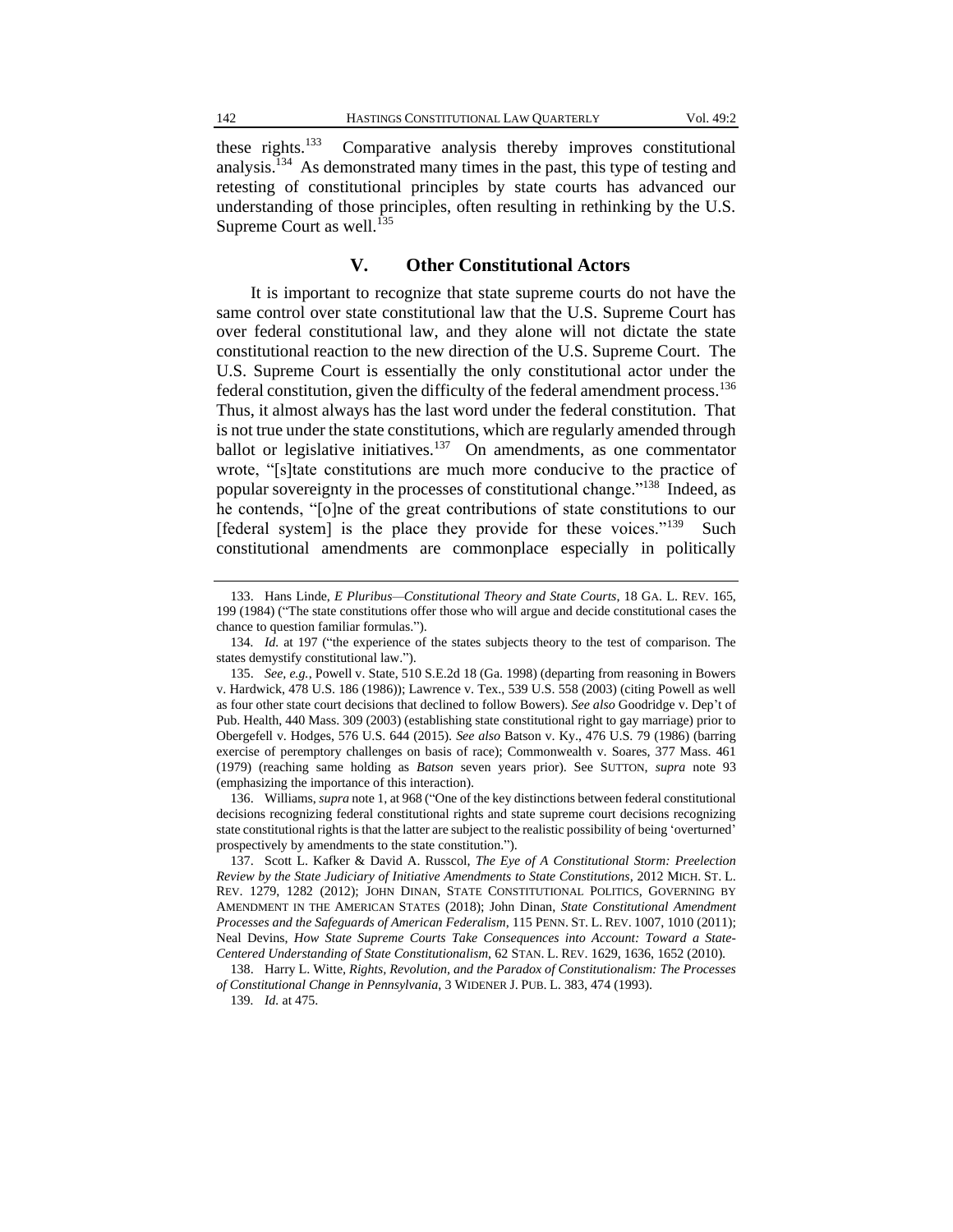polarized times, as we are in now. There will surely be a response from other state constitutional actors to a Supreme Court engaging in radical or even incremental federal constitutional change in a direction opposed by those political actors. That reaction will be further affected by the state supreme courts' interpretation of analogous provisions in state constitutions.<sup>140</sup> The U.S. Supreme Court will thus stimulate a compound reaction in state constitutional law from multiple state actors.

Perhaps the most contentious state constitutional battle ground will be a woman's right to reproductive autonomy. If the Supreme Court reverses *Roe* and *Casey* but leaves open the possibility of protecting that right under state constitutions, as the leaked draft decision in *Dobbs* suggests, political activists will push for state constitutional amendments. Those opposing the right will try to preclude it through state constitutional amendment; those supporting it will try to provide for its protection, particularly if state supreme courts have not already interpreted their state constitutions to provide for such a right. Radical retrenchment by the Supreme Court in this and other contested areas of constitutional law will surely generate a raft of initiatives in response, including those that may clearly violate the federal constitution.<sup>141</sup>

#### **VI. Conclusion**

A Declaration of Independence of state constitutional interpretation does not signify a revolution or a rebellion, or even a rejection of the U.S. Supreme Court. Rather it is a part of the design of the system, and a natural result of its growth and maturity. Almost a half-century after Justice Brennan invited state courts to declare their independence in state constitutional interpretation, state courts should be prepared with ample experience and reflection to consider federal constitutional interpretation of

<sup>140.</sup> The Burger court era again provides a useful comparison. When the Florida Supreme Court responded to changes in federal constitutional Fourth Amendment jurisprudence by providing greater protections under state constitutions, initiative amendments were passed stating that analogous rights in the state shall be construed in conformity with the Fourth Amendment to the U.S. Constitution as interpreted by the United States Supreme Court. *See generally* Florida v. Casal, 462 U.S. 637–39 (1983) (Burger, J., concurring). State constitutional decisions issued in reaction to the Supreme Court upholding the constitutionality of the death penalty under the federal Constitution also triggered reactions from non-judicial state constitutional actors. *See, e.g.*, Dist. Att'y v. Watson, 381 Mass. 648 (Mass. 1980); Commonwealth v. Colon Cruz, 393 Mass. 150 (Mass. 1984).

<sup>141.</sup> State supreme courts and other state actors, including the state attorney generals, will be thrust into these battles, having to decide their legality. *See* Scott L. Kafker & David A. Russcol, *The Eye of a Constitutional Storm: Preelection Review by the State Judiciary of Initiative Amendments to State Constitutions*, 2012 MICH. ST. L. REV. 1279, 1317–18 (2012) (discussing how court may have to respond to state constitutional amendments that clearly violate the federal Constitution). *See also* John Dinan, *The Unconstitutional Constitutional Amendment Doctrine in the American States: State Court Review of State Constitutional Amendments*, 72 RUT. L. REV. 983 (2020).